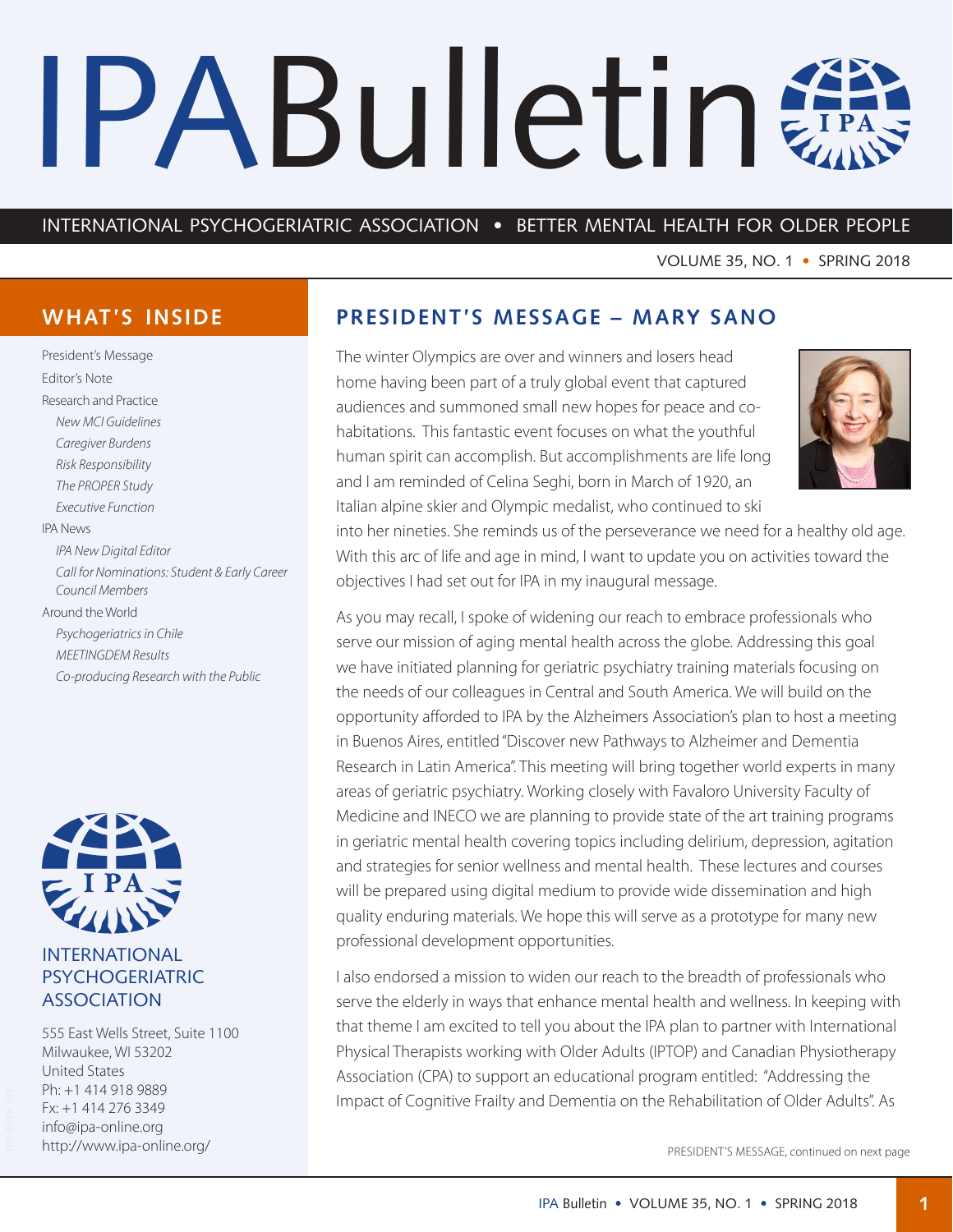## **PRESIDENT'S MESSAGE**

## **IPA BOARD OF DIRECTORS**

#### **OFFICERS**

President Mary Sano, *United States*

President-Elect William Reichman, *Canada* **Secretary** 

Huali Wang, *P.R. China*

Treasurer Kate Zhong, *United States*

Immediate Past President Raimundo Mateos, *Spain*

#### **BOARD OF DIRECTORS**

Daisy Acosta, *Dominican Republic* Tzung-Jeng Hwang, *Taiwan* Manabu Ikeda, *Japan* Raymond Koopmans, *The Netherlands* Carmelle Peisah, *Australia* Kiran Rabheru, *Canada*

#### **PAST PRESIDENTS**

Manfred Bergener, *Germany* Gösta Bucht, *Sweden* Kazuo Hasegawa, *Japan* Bertil Steen, *Sweden* Sanford I. Finkel, *United States* Raymond Levy, *United Kingdom* Barry Reisberg, *United States* Edmond Chiu, *Australia* Alistair Burns, *United Kingdom* George T. Grossberg, *United States* Joel Sadavoy, *Canada* Helen Fung-kum Chiu, *Hong Kong* Masatoshi Takeda, *Japan* Jacobo Mintzer, *United States* Henry Brodaty, *Australia*

**IPA SECRETARIAT** Executive Director Kate Filipiak, CAE, *United States*

Communications Manager *Denise Barnett, IOM, United States*



#### PRESIDENT'S MESSAGE, *[continued from page](#page-0-0) 1*

a pre-session to the Canadian Physiotherapy Association Congress in Montreal this November, this program is for physiotherapists, and other allied health professionals working with older adults as a unique opportunity to share expertise.

The IPA experience of assembling world authorities on behavioral management in dementia has allowed us to develop and share informative guides for diagnosis and treatment of these conditions for a wide range of practitioners. More recently we provided preliminary guidelines of agitation in dementia. Recently, through its journal, International Psychogeriatrics, IPA members had a chance to review the latest thinking on early sublet psychiatric symptoms in the "Special issue on mild behavioral impairment and non-cognitive prodromes to dementia". This is another example of the IPA focus on the full range of mental health issues in the elderly.

Using this "Advisor model" we are working to assemble world experts on circadian and sleep disturbances in aging people. Information on the role of sleep in healthy aging and mental health continues to grow coming forward from a range of disciplines and specialty fields. Basic and clinical science identifies multiple mechanisms through which sleep can impact the aging brain and cognitive and mental health. Behavioral and cognitive therapies can also play a critical role in the management of these conditions. There is an unmet need to provide a systematic approach for geriatric mental health providers to assess sleep, and to understand the best methods for treating disorders of sleep. We are working to bring together clinical leaders to evaluate and summarize available information. Gaps in knowledge for the translation of science to best clinical practice need to be identified. Ultimately we hope to contribute to future clinical guidelines and tools for sleep evaluation and treatment.

Hopefully you will be excited about the knowledge and opportunities IPA is offering. Share these with friends and colleagues and encourage them to join us as we strengthen the workforce that will care for our aging society.

Mary Sano IPA President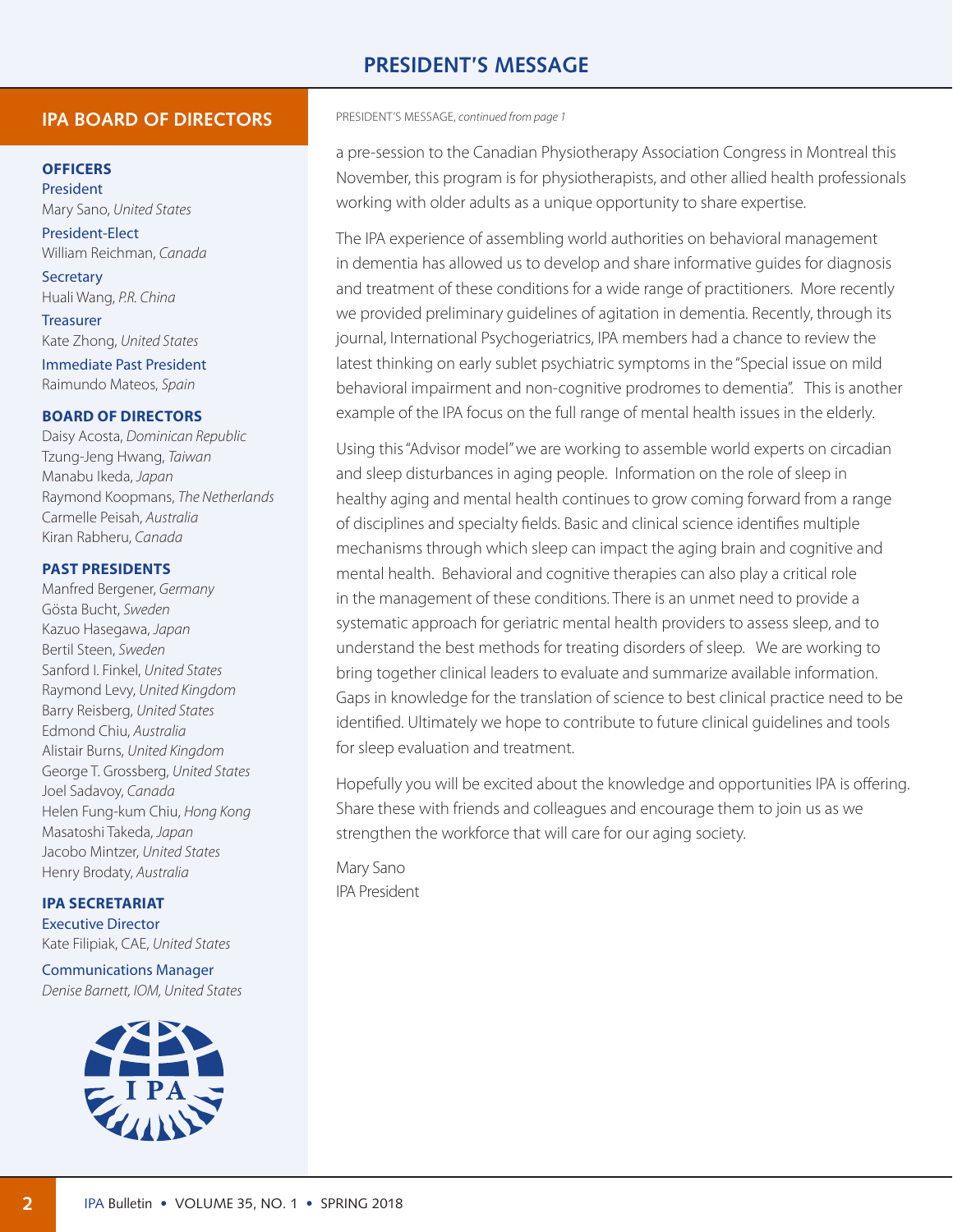## **EDITOR'S NOTE – TZUNG-JENG HWANG**

# Spring signifies the beginning of the year, with new

energy flowing around. [Several national annual meetings in](http://www.ipa-online.org/events/events-calendar)  [psychogeriatrics](http://www.ipa-online.org/events/events-calendar) will be held around the world in March and April, including the UK, Spain, Taiwan, the US and Italy. Recently, the IPA announced that Dr. Maria Lapid assumed the role of Digital Editor for the IPA website, beginning from January 2018. We welcome



work hand in hand to bring new ideas and perspectives for our members.

In this issue, there are eight wonderful articles; three in "Around the World" and five in "Research and Practice".

## In "Around the World":

Dr. Tomas Leon (Chile), the first IPA lifetime member from Chile, provides an overview of the current situation of aging mental health in the country, including an increasing number of elderly patients with mental health issues and inadequate psychogeriatric formal education and training. Prof. Rose-Marie Dröes (Netherlands) introduces how the Dutch Meeting Centres Support Programme (MCSP) for community dwelling people with dementia and their family carers can be transferable across European countries, has been well accepted by its users, and improves quality of life and mental health, at reasonable costs. Dr. Clarissa Giebel (UK) shares with us a new initiative, the Collaboration for Leadership in Applied Health Research and Care (CLAHRC), which facilitates translational research by creating a platform for researchers, the public and government to collaborate.

## In "Research and Practice":

Dr. Mark Rapoport (Canada) reports new rigorously developed guidelines on Mild Cognitive Impairment, including important suggestions on assessment and treatment, albeit with some concerns about applicability and involvement of clinician and other stakeholders. He also describes an interesting Cognitive Chart, analogous to growth charts in pediatrics (albeit in reverse), to standardize the Mini-Mental Status Examination (MMSE) scores by age and education, and to track progression over time. Dr. Laura Valzolgher (Italy) reviews effective interventions to support the family carers, including conventional interventions (respite care, day care, psycho-social interventions) and unconventional interventions (case-management, mindfulness training, and online-based interventions). Dr. Gillian Stockwell-Smith (Australia) discusses the important considerations in risk assessment, not only focusing on the prevention of adverse events by restricting patients' capacities, but also promoting their capacity by taking into account outcomes such as dignity, rights, freedom and privacy. Dr. van der Spek et al. (Netherlands) reports the fascinating Dutch studies on the appropriateness of the

EDITOR'S NOTE, *continued on next page*

## **IPA BULLETIN EDITORS**

Editor-in-Chief Tzung-Jeng Hwang, *Taiwan*

Assistant to the Editor-in-Chief Jennifer Tu, *United States*

Deputy Editor for Research and **Practice** Mark Rapoport, *Canada*

#### Assistant Editors for Research and **Practice**

Clarissa Giebel, *United Kingdom* Gillian Stockwell-Smith, *Australia* Hilde Verbeek, *The Netherlands*

## Assistant Editors for Around the **World**

Clarissa Giebel, *United Kingdom* Raimundo Mateos, *Spain* Karen Reimers, *United States* Guk-Hee Suh, *South Korea* Gregory Swanwick, *Ireland* Laura Valzolgher, *Italy*

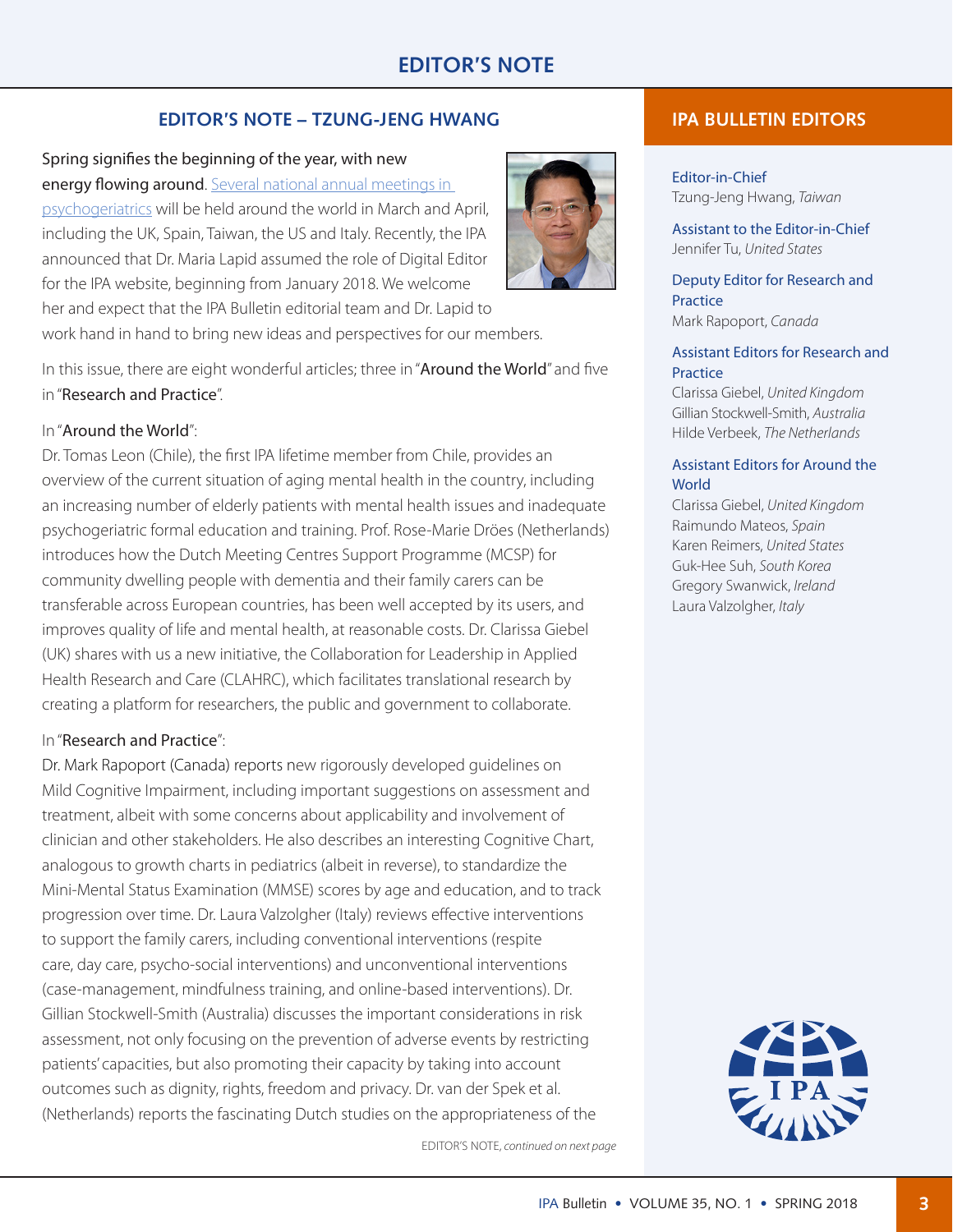EDITOR'S NOTE, *continued from page 3*

prescription of psychotropic drugs for neuropsychiatric symptoms in nursing home patients with dementia and recommends regular medication reviews to improve the appropriateness of psychotropic drug prescriptions. Finally, Dr. Karen Reimers (US) reviews the concept of executive function, from its definition to its deficit-related outcomes.

I want to thank our editors who contribute these wonderful reports and reviews. With their devotion, we look forward to have the *IPA Bulletin* soar to a new level of excellence. We also hope that more IPA members can submit articles to express your thoughts and share experiences in this great IPA community. Please reach us at IPABulletin[@ipa-online.org.](ipa-online.org)

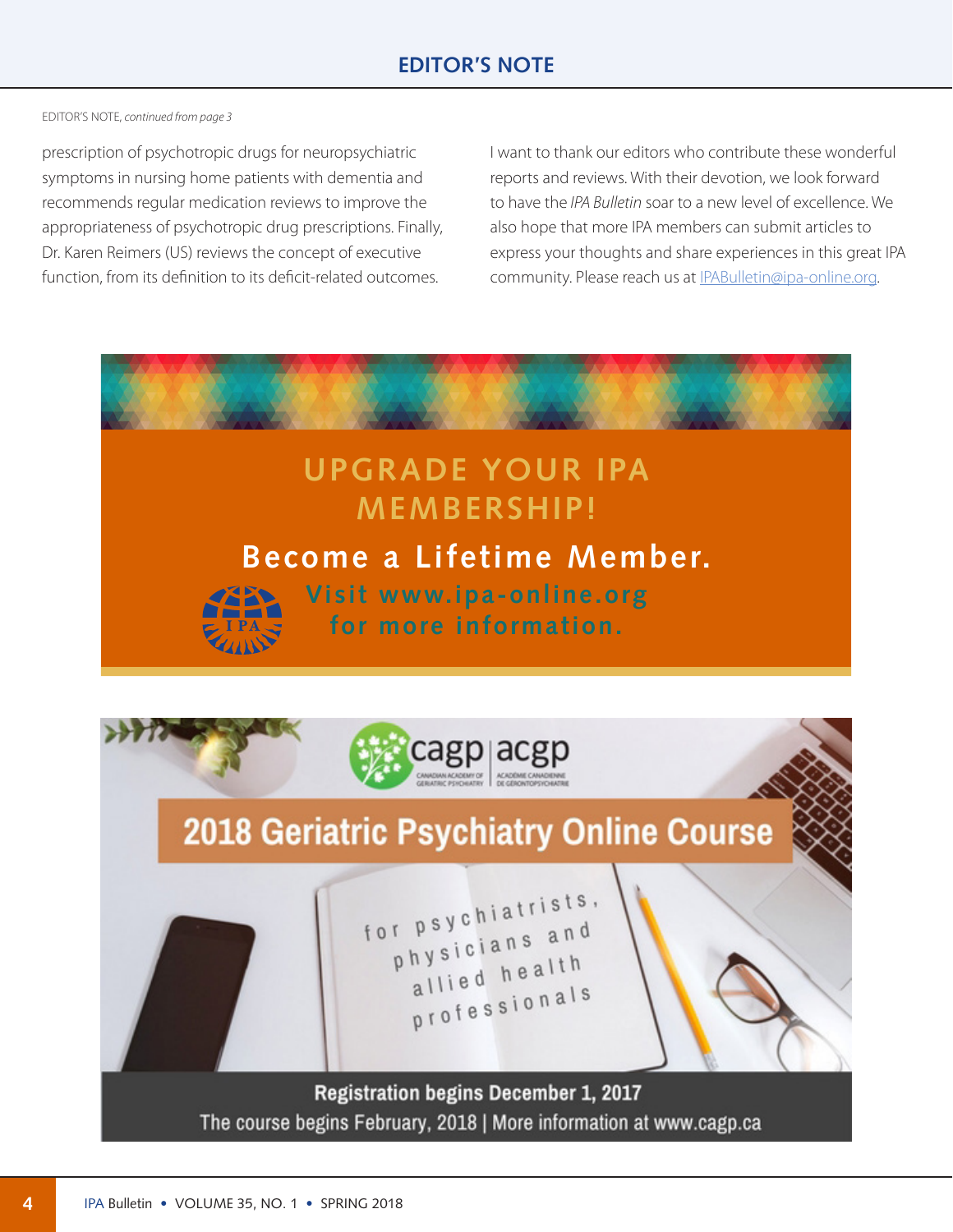## **IPA NAMES NEW DIGITAL EDITOR**

IPA is pleased to introduce Dr. Maria Lapid as the new Digital Editor. This is a two year appointment beginning January 2018.

"With so much information passing through IPA's online platforms, Dr. Lapid's background as a geriatric psychiatrist, palliative medicine specialist and hospice associate medical director will be a tremendous asset to ensuring our members are kept informed of the latest, most relevant materials to the field of old age psychiatry", said Kate Filipiak, CAE, Executive Director of IPA. "Dr. Lapid represents our membership with editorial and digital experience from a regional, national and international perspective."

Dr. Lapid holds board certifications in psychiatry, geriatric psychiatry and psychosomatic medicine, and board eligibility in hospice and palliative medicine. She also brings experience serving on the editorial board of *Clinical Psychiatry News*, a monthly newspaper which reports clinical developments from scientific meetings as well as international perspectives through her work with the Philippine Psychiatrists in America, World Psychiatric Association and European



Psychiatric Association. Dr. Lapid is currently affiliated with the Mayo Clinic and is the founding program director of the Geriatric Psychiatry Fellowship in Mayo School of Graduate Medical Education.

To contact Dr. Lapid regarding items for submission to the IPA website or other digital platforms, please email info[@ipa-online.org.](ipa-online.org)

## **CALL FOR NOMINATIONS:**

The IPA is excited to announce a new initiative for Students and Early Career Professionals working in the diverse fields of geriatric mental health.

Under the direction of IPA Board members, Professor Huali Wang (P.R. China) and Professor Carmelle Peisah (Australia), this new Council will work to create sustainable opportunities and mentorships for Students and Early Career Professionals worldwide within IPA, by connecting junior/early career and senior IPA professionals. Council members will be asked to participate virtually via video or conference call up to four times annually, over a two year term.

Professors Wang and Peisah are now recruiting candidates to serve on this global leadership Council from multiple

disciplines including geriatric psychology, psychogeriatrics, nursing, social work, primary care physicians, occupational therapy and more – and your recommendations are needed.

Council members will be asked to:

- Lead the development of an IPA mentorship/ advisory program
- Provide direction & feedback for development of IPA publications, programs & events
- Foster IPA collaboration opportunities with colleagues and other organizations

To submit a candidate for consideration to this esteemed Council, please email a short overview of why you are recommending the candidate along with their CV to: info[@ipa-online.org](ipa-online.org)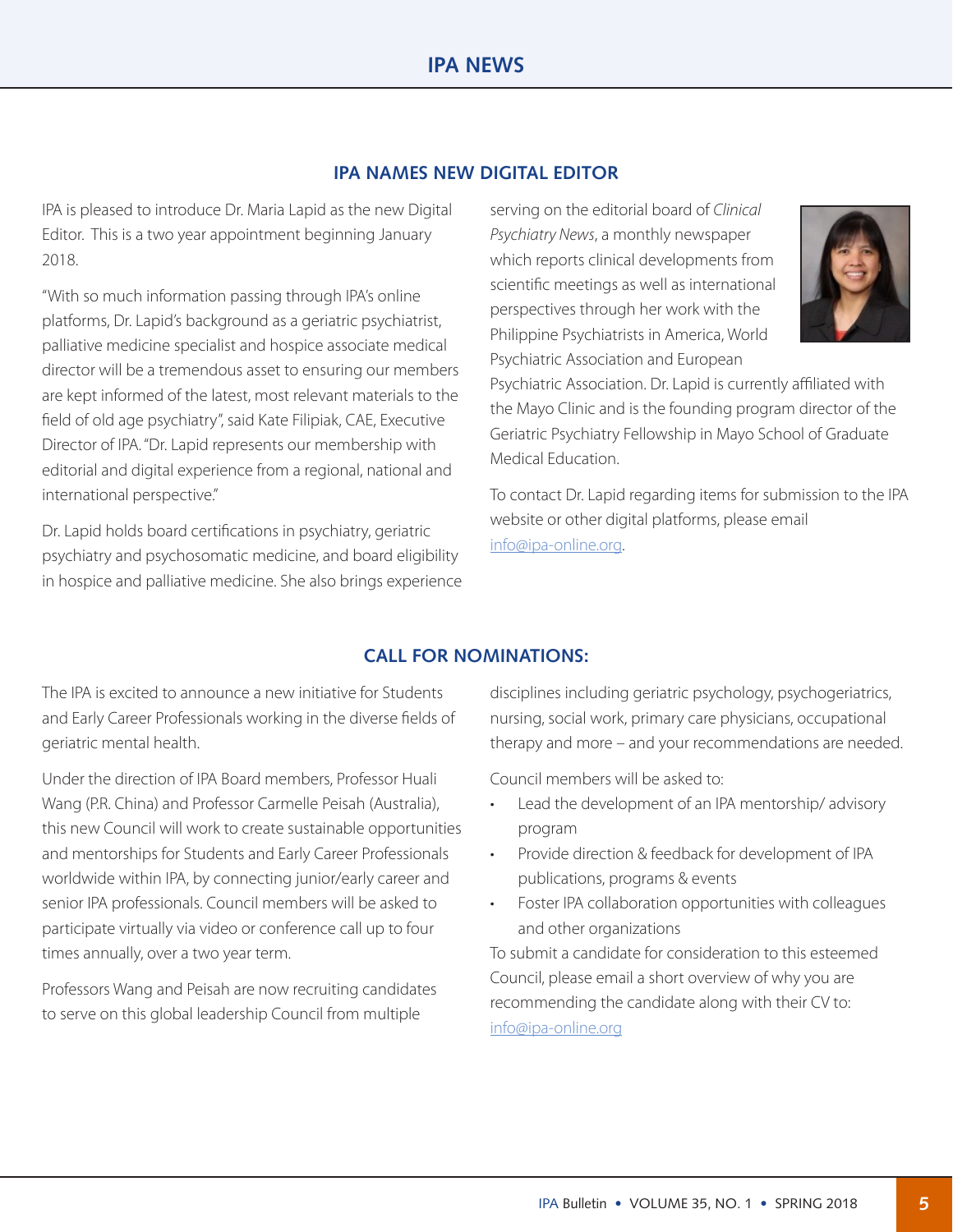## **ASSESSING COGNITION: NEW MCI GUIDELINES AND COGNITIVE "GROWTH CURVES"**

#### *Mark Rapoport, MD, FRCPC*

*Professor of Psychiatry at the University of Toronto, Associate Scientist and Geriatric Psychiatrist at Sunnybrook Health Sciences Centre, Canada*

## Key highlights:

- New rigorously developed quidelines have been published on Mild Cognitive Impairment, including important suggestions on assessment and treatment, albeit with some concerns about applicability and involvement of clinician and other stakeholders.
- • Researchers from Quebec, Canada have published a Cognitive Chart, analogous to growth charts in pediatrics (albeit in reverse), to standardize the Mini-Mental Status Examination (MMSE) scores by age and education, and to track progression over time.

There have been two recent publications of which IPA members should be aware, pertaining to cognition in older adulthood. One is an update of guidelines on assessment and treatment of Mild Cognitive Impairment (MCI), and the second is a publication of an age -and educationstandardized cognitive chart meant to track progression of cognitive difficulties over time.

MCI Guidelines. The American Academy of Neurology published new guidelines on assessment and treatment of MCI in January 2018, updating an earlier 2001 guideline. A rigorous process was undertaken by the authors, who conducted a systematic review of the evidence across many topics pertaining to MCI. This included a Delphi process of ascertaining level of agreement with the strength of the evidence and confidence in the guideline recommendations. The manuscript summarizing the guidelines includes links to the full guideline methodology and results, as well as a brief summary of the recommendations. The determination of confidence in the recommendations incorporated deliberations on the cost/benefit ratio, the importance of outcomes, variation in preferences, and feasibility. Conflicts of interest were declared and well mitigated.

The recommendations include:

- 1. Considering MCI as a diagnosis when patients (or their close contacts) have subjective cognitive complaints, rather than assuming the concerns are related to normal aging
- 2. Using validated assessment tools and assessment of functional impairment
- 3. Ensuring that clinicians lacking experience refer such patients to specialists
- 4. Counseling that no accepted biomarkers are currently available
- 5. Weaning from medications that can contribute to cognitive impairment
- 6. Counseling that there are no pharmacological treatments with symptomatic benefit

The guideline also includes a helpful meta-analysis of higher quality prevalence studies, with prevalence estimates ranging from 8.4% for those aged 65-69 years (95% CI 5.2-13.4%, I2=0) to 25.2% for those aged 80-84 years (95% CI 16.5-36.5%, I2=0), and other analyses/summaries of prognostic studies.

Applicability of some of the recommendations may be debated. For instance, recommended tools for diagnosing MCI and completing neuropsychological tests after positive screens were not specified. In addition, the efficacy of certain treatments may currently lack the evidence to support definitive guidelines. For example, the statement that "for patients diagnosed with MCI, clinicians may choose not to offer cholinesterase inhibitors" seems to be broadly worded, in order to permit such treatments despite the acknowledgement that such clinicians "must first discuss with patients that this is…not currently backed by empiric evidence".

Although the guideline was endorsed by the Alzheimer's Association, the details of engagement of clinician, policymaker and caregiver stakeholders are not outlined in the documents, posing some limitations to the applicability of these suggestions, as well as stakeholder involvement.

ASSESSING COGNITION, *[continued](#page-0-0) on next page*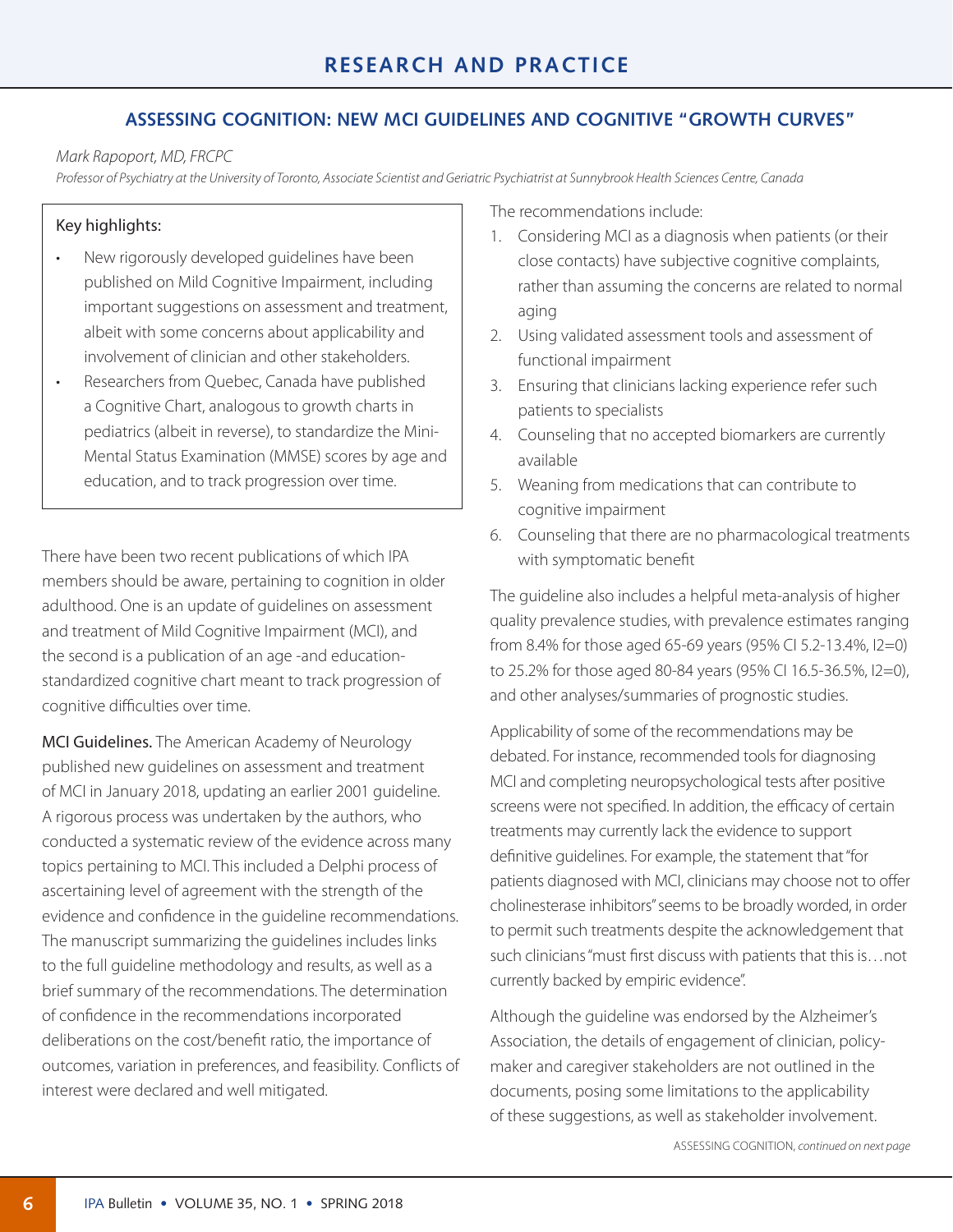ASSESSING COGNITION, *[continued from page](#page-0-0) 6*

Nonetheless, this is a high-quality set of guidelines, with rigorous development, clarity in its scope, purpose, presentation and transparency.

Cognitive Growth Curves. More than three decades after its' first description in the literature, investigators from Quebec, Canada took the Mini-Mental Status Examination (MMSE) to the next level. Bernier et al addressed the long-established association of the MMSE with age and education, a factor that has limited its uncorrected use a cognitive screen. They used a sample from the Canadian Study of Health and Aging that was studied longitudinally over 10 years, including the MMSE, physician examination, and case-conferences to build a model that took both age and education into account. The MMSE was used to distinguish between subjects with dementia and healthy controls. The authors then validated their model with an independent roughly comparable sample from the National Alzheimer's Coordinating Center's Uniform Data Set.

Based on their data, they suggest computing a "Cognitive Quotient" by dividing MMSE by age and multiplying this by 1000, and then calculating a "standardized age" using the formula *age – 0.5 education*. These computations are graphed on a "cognitive chart," which looks similar to the "growth curves" used in pediatrics. The graph displays where the MMSE score (converted into the Cognitive Quotient) lies in percentile terms for that standardized age. When used over years, one would be able to notice clearly when a person's cognitive performance on this simple screen (using relatively simple calculations) drops off of their trajectory.



The MMSE, of course, has its limitations as a cognitive screen, and work is ongoing to create similar cognitive charts for the Montreal Cognitive Assessment (MoCA). One implication of relying on the MMSE and these cognitive charts is that this is not an instrument sensitive to MCI. Another limitation of this work is that the diagnoses of dementia in both the original and validation samples incorporated MMSE scores, which may have inflated the observed sensitivities and specificities. Nonetheless, the idea of a cognitive growth chart that is analogous to growth charts in pediatrics (but in reverse) is an intriguing one, with practical value for clinicians and educators. A [website](http://quoco.org/index_en.html) and [app \(available on iTunes\)](https://itunes.apple.com/ca/app/quoco/id1196080178?mt=8) provide detailed instructions and background for ready clinical implementation.

## For further reading:

*Petersen, R.C., et al. Practice guideline update summary: Mild cognitive impairment. Report of the guideline development, dissemination, and implementation subcommittee of the American Academy of Neurology 2018; 90(3): 126-135.*

*Bernier, P.J. et al. Validation and diagnostic accuracy of predictive curves for age-associated longitudinal cognitive decline in older adults. Canadian Medical Association Journal 2017; 189 (48): e1472- 1480.*



Dr. Mark Rapoport is a professor in the geriatric psychiatry division of the department of psychiatry at the University of Toronto, a clinical scientist at Sunnybrook Health Sciences Centre, and past President of the Canadian Academy of Geriatric Psychiatry. His main areas of research are traumatic brain injury in the elderly and the risk of motor vehicle collisions associated with

neurological and psychiatric diseases and their treatments. After serving as an Assistant Editor, Dr. Rapoport became the Deputy Editor for the Research and Practice section of the IPA Bulletin in 2016. He regularly writes on recent advances in the field.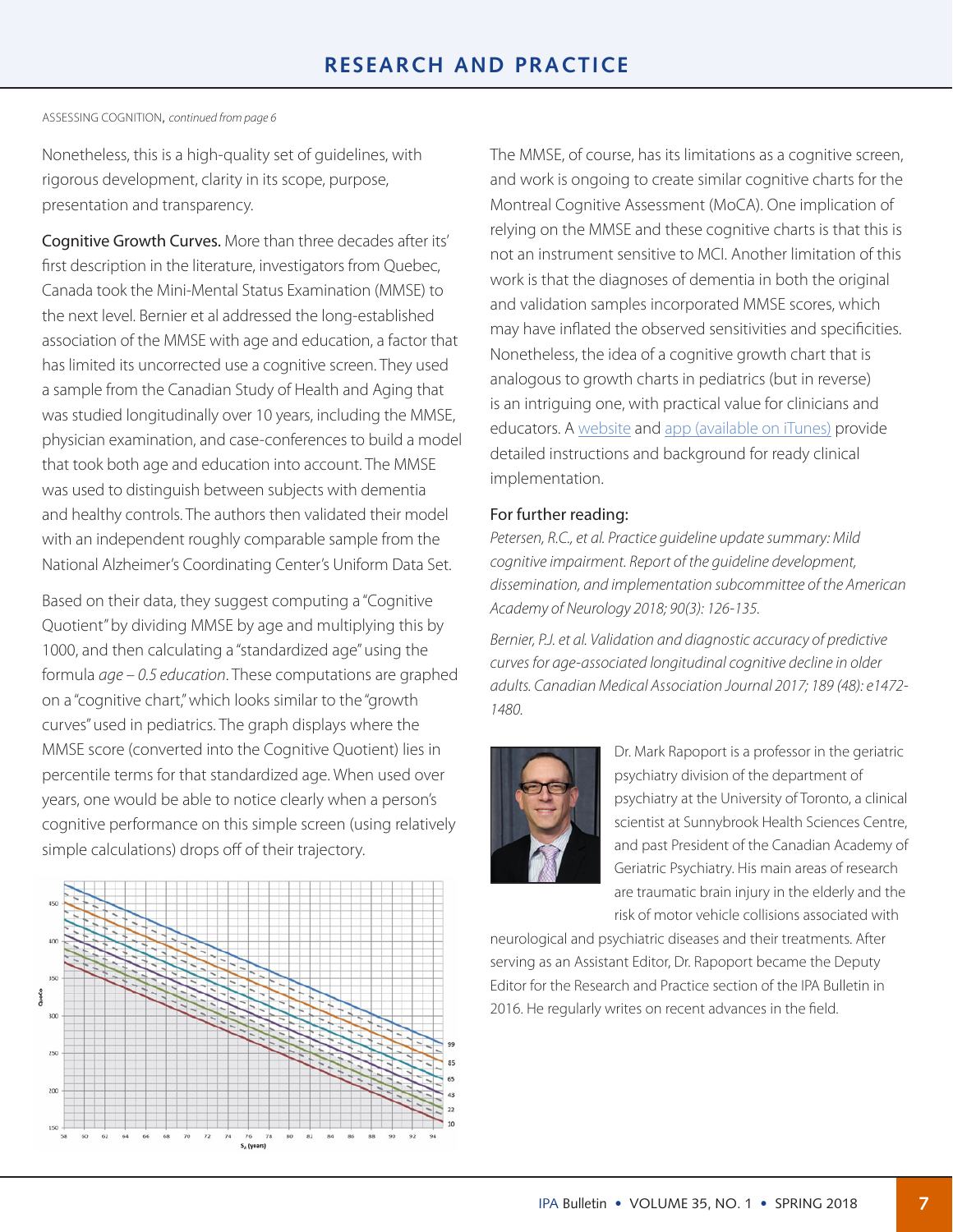## **CAREGIVER BURDEN AND CAREGIVER-DIRECTED INTERVENTIONS FOR DEMENTIA: A BRIEF SUMMARY OF THE MAIN INTERVENTION STRATEGIES**

## *By Laura Valzolgher, MD*

*Medical Doctor, Memory Clinic, Geriatric Department, Hospital of Bolzano, Italy* 

While the number of people affected by dementia is increasing worldwide and estimated to reach 152 milion by 2050, the majority of people affected (50-80% in different European countries) live at home. Family members are vulnerable to great burden; depressive and psychosomatic symptoms, as well as physical, emotional, and economic pressures. Support for dementia caregivers is one of the goals of the global action plan on the public health response to dementia 2017-2025, endorsed by the WHO. Families and

caregivers require support from the health, social, financial and legal systems. Therefore, governmental organizations are increasingly interested in which types of interventions most effectively support families and reduce burden -including economic costs- in order to provide efficient national and international policies.



In the current literature, the main categories of caregiverdirected strategies considered are:

- Respite care and day care centres
- Psycho-social interventions: Psycho-education, Support and counselling, Multi-component and Psychological interventions
- • Other non-conventional, promising interventions: case management, mindfulness training, online based interventions

## Respite care and day care centers

Respite care is defined as a relief for the caregiver. In most cases, respite is provided in the home, through day programs, or at institutions (usually 30 days or less). Respite services can vary in delivery and duration, and are carried out by a variety of individuals, including paid staff, volunteers, family, or friends.

There are different caregiver-directed interventions to support the "well-being" of dementia carers living in the community, which have been investigated in the last 15 years in several RCTs and observational studies. Outcomes of interest are, in general: caregiver psychological health, including caregiver burden, depression, and quality of life, well-being, strain, mastery (taking control of one's situation), reactivity to behaviour problems, rate of institutionalization, and cost-effectiveness. Attempted meta-analyses have largely failed due to lack of conclusive results, and systematic reviews are also often inconclusive due to lack of high-quality studies and the variety of methodological approaches used in the different studies.

Summary of the evidence: Although some studies may suggest that respite and day care might help reduce incidence of behaviour problems, burden for carers, and use of psychoactive amongst persons with dementia, interpretations are limited by the lack of high-quality research. It is also unclear if the use of day care centres for people with dementia reduces or postpones admission to nursing homes or hospitals.

## Psycho-social interventions

There are four types of interventions:

1. Psycho-education: structured presentation of information about dementia and caregiver issues, and application of this new knowledge to problems. Support may also be part of a psycho-education group but is secondary to the education content.

CAREGIVER BURDEN, *[continued](#page-0-0) on next page*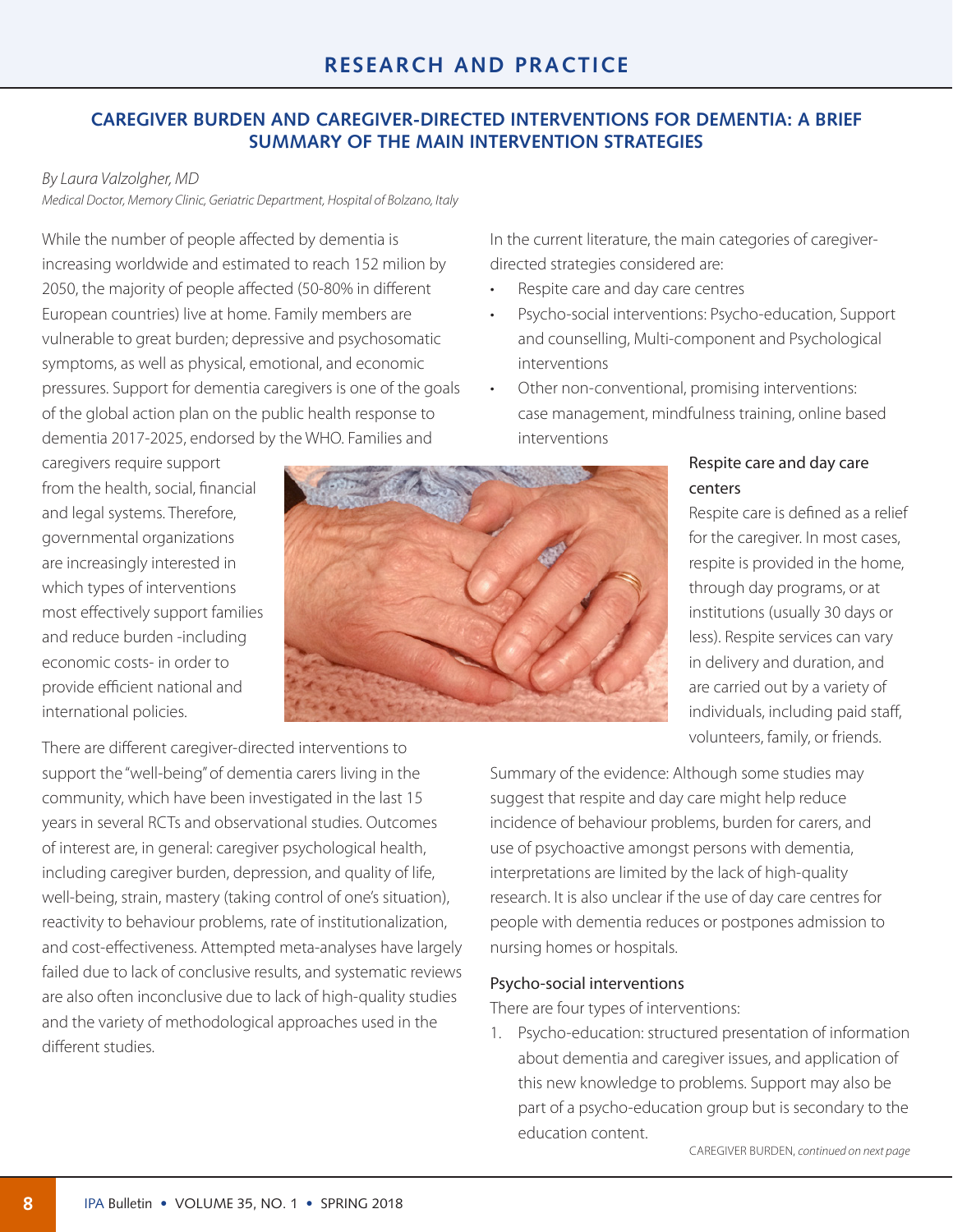CAREGIVER BURDEN, *[continued from page 8](#page-0-0)*

- 2. Support and counselling: practical help and support with the opportunity to discuss problems and feelings.
- 3. Multi-component interventions: a combination of at least two of the categories above.
- 4. Psychological interventions: treatments such as cognitive behavioural therapy.

*Summary of the evidence:* Psycho-social interventions include a variety of interventions (information, social, educational and psychological support, counselling). Although the evidence is not conclusive among all types of psychosocial interventions, multi-component interventions, such as psycho-education and support for caregivers, may most effectively reduce caregiver burden and depression, and increase subjective well-being.

## Other interventions

*Case management* is a widely used and strongly promoted complex intervention for organising and coordinating care at the level of the individual, with the aim of providing longterm care for people with dementia in the community as an alternative to early admission to a care home or hospital. There is some evidence that case management is beneficial at improving some outcomes at certain time points, but there is not enough evidence to clearly assess whether it could reduce burden and delay institutionalisation in care homes.

Mindfulness interventions: Only a few studies have been investigated lately around the use of Mindfulness interventions in caregiver's wellbeing. They show some effects of improvement in depression, perceived stress, and mental health-related quality of life. No significant advantage has been shown in the alleviation of caregiver burden or anxiety. Future large-scale and rigorously designed trials are needed to confirm these promising findings.

*Online based interventions* are a very promising nonconventional intervention. The WHO, for example, is developing iSupport, an e-health solution that provides information and skills training for carers of people living with dementia. Although there is some evidence that

Internet-based interventions can improve mental health outcomes for informal caregivers of people with dementia, marked methodological variations across studies prevent the achievement of robust results. A concerted approach is required to help realise the full potential of this emerging field.

## Conclusions:

The real efficacy of caregiver-directed interventions on the caregiver's "wellbeing" (caregiver burden, depressive symptoms), social and health cost, and delay of institutionalisation is difficult to establish. The differences in population age, sex and the relationship to the person with dementia, the degree of dementia across available studies, the variety of different methodological approaches and the lack of high-quality studies make it difficult to draw a comparison and achieve conclusive results. Beside conventional strategies, there are promising interventions which have still to be further investigated.

## For Further readings:

*WHO. Dementia fact sheet updated December 2017.* [http://www.](http://www.who.int/mediacentre/factsheets/fs362/en/) [who.int/mediacentre/factsheets/fs362/en/](http://www.who.int/mediacentre/factsheets/fs362/en/)

*Ontario Health Technology Advisory Committee. Caregiver- and Patient-Directed Interventions for Dementia. An Evidence-Based Analysis-Ontario Health Technology Assessment Series 2008; (9): 1-51.*

*Swedish Council on Health Technology Assessment. Dementia - Caring, Ethics, Ethnical and Economical Aspects: A Systematic Review. Stockholm: Swedish Council on Health Technology Assessment (SBU); 2008 Jun. Available from* [http://www.ncbi.nlm.](https://www.ncbi.nlm.nih.gov/books/NBK447961/) [nih.gov/books/NBK447961/](https://www.ncbi.nlm.nih.gov/books/NBK447961/)

*Reinar LM, Fure B, Kirkehei I, Dahm KT, Landmark B. Effect of day care centers for people with dementia. Oslo: Norwegian Knowledge Centre for the Health Services. 2011; (21).* 

*Dahm KT, Landmark B, Kirkehei I, Brurberg KG, Fønhus MS, Reinar LM. Interventions to support caregivers of people with dementia living in the community. Oslo: Norwegian Knowledge Centre for the Health Services. 2011; (6).* 

CAREGIVER BURDEN, *continued on next page*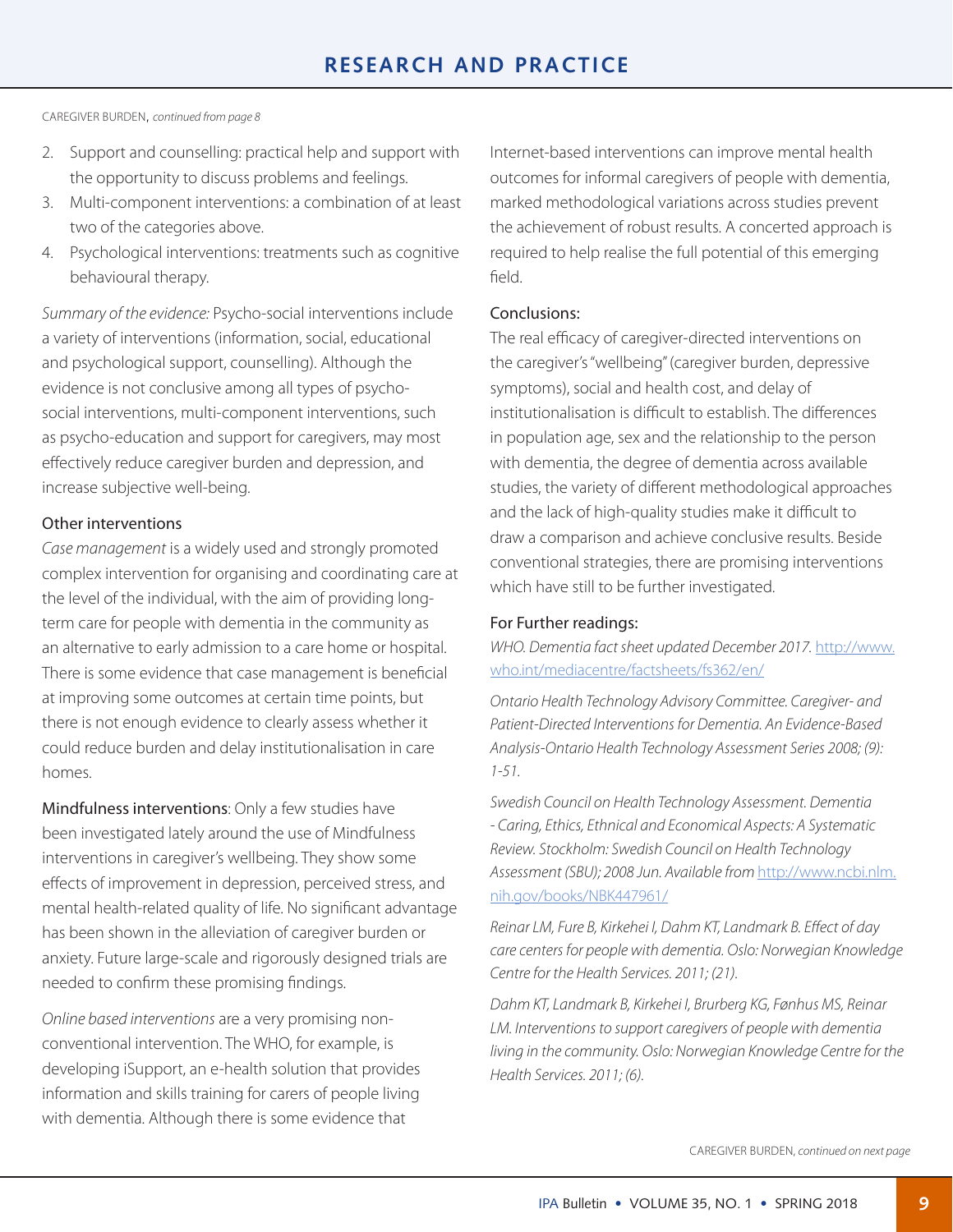CAREGIVER BURDEN, *[continued from page 9](#page-0-0)*

*Liu Z, Chen QL, Sun YY. Mindfulness training for psychological stress in family caregivers of persons with dementia: a systematic review and meta-analysis of randomized controlled trials. Clin Interventions in Aging. 2017;(12):1521-1529.*

*Reilly S, Miranda-Castillo C, Malouf R, Hoe J, Toot S, Challis D, Orrell M. Case management approaches to home support for people with dementia. Cochrane Database Systematic Review. 2015; (5): 1-4.*

*Egan KJ, Pinto-Bruno ÁC, Bighelli I, Berg-Weger M, van Straten A, Albanese E, Pot AM. Online Training and Support Programs Designed to Improve Mental Health and Reduce Burden Among Caregivers of People With Dementia: A Systematic Review. Journal of American Medical Director Association. 2018; (1): in Press.*



Laura Valzolgher, MD, works at the Memory Clinic at the Geriatric Department of Bolzano Hospital, Italy. She is currently completing a Master of Science Degree in Psychogeriatrics at University La Sapienza Rome.

## **RISK AND RESPONSIBILITY: THE ROLE OF RISK IN THE ACUTE CARE OF OLDER ADULTS**

*By Dr. Gillian Stockwell-Smith, RN, MN, MAP (Hons), PhD Menzies Health Institute Queensland, Griffith University, Queensland, Australia*

## Key highlights:

- Risk assessments conducted in hospital during a period of sickness and recovery can have a considerable impact on an older adults care choices.
- • It is not uncommon for age stereotyping to dominate and for health professionals to dismiss the decisionmaking capacity of cognitively intact frail older people, thereby excluding them from important discussions and decisions about their future care and care settings.
- • Health professionals tend to adopt a risk averse approach when assessing older adults, with a focus on weaknesses and inabilities, the primary concern being the prevention of adverse events within the hospital and on discharge.
- A commitment to supporting an older adult to make care-related decisions should be demonstrated by encouraging, rather than restricting, their capacities and wellbeing, as well as by taking into account outcomes such as dignity, rights, freedom and privacy.
- Practical suggestions on improving professional team decision-making capacity include: (1) routinely reviewing the outcomes from previous risk management decisions prior to making a new risk decision, and (2) finding a common language or common goal in relation to patient safety and risk management, both within and across healthcare organisations.

#### Introduction

One of the major issues regarding risk and older people is the need to find a balance between conflicting expectations, fulfilling organisational and professional risk management obligations and promoting an older adults right to independence and autonomy (Berke, 2014). Risk assessments conducted in hospital during a period of sickness and

recovery can have a considerable impact on the living arrangements of older adults, specifically whether they are permitted to return home or are admitted to residential aged care (Faulkner, 2012). Therefore, risk assessment should not be treated as a substitute for clear and rigorous thinking, despite what the actions of some healthcare professionals might suggest (Carson & Bain, 2008).

RISK AND RESPONSIBILITY, *[continued on next page](#page-0-0)*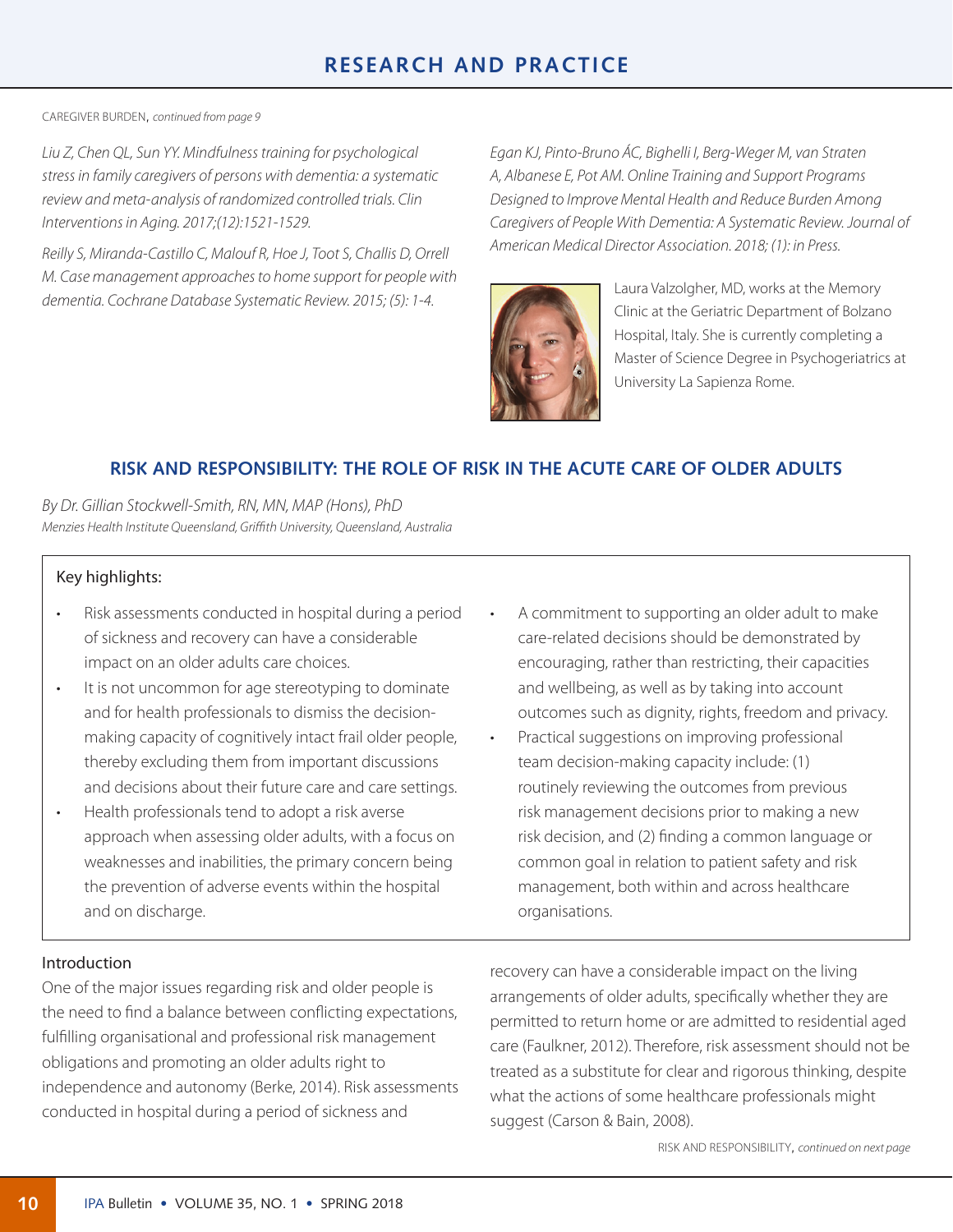RISK AND RESPONSIBILITY, *[continued from page](#page-0-0) 10*

## How risk is defined in acute care

In hospital settings, there is a strong discourse regarding patient safety in relation to risk and the prevention of adverse events (Rowland & Kitto, 2014). Risk originally meant calculating the probabilities of events, both positive and negative (Barry, 2007; Carson & Bain, 2008). However, as a society, we have become preoccupied with harm and hazards (Powell, Wahidin, & Zinn, 2007). While there is no broadly recognised definition of risk, risk is commonly perceived in negative terms and associated solely with the chance of an adverse outcome or event occurring (MacLeod, 2013). In contemporary western society, risk has become a broad concept that extends over a wide range of social practices that have a negative impact on autonomy and choice for older adults (Powell et al., 2007). This is evident is an overarching emphasis on the professional role in identifying and mitigating the personal risks associated with an older adults declining functional abilities and cognitive skills (Cott & Tierney, 2013).

## Current risk management practice in acute care

Risk assessments of older people in the hospital commonly occur during a time of crisis, a fall resulting in harm or general deconditioning due to ill health, and are thus reactive rather than proactive (Barry, 2007). In such scenarios health professionals tend to overstate risk in order to protect themselves and their patients from harm (MacLeod, 2013), and curtail risks through avoidance strategies such that restricting choice and activities takes priority over patient choice and dignity (Digby, Lee, & Williams, 2017). In most acute healthcare settings health professionals are required to identify, assess and manage risk for older adults' while negotiating and reconciling divergent issues of safety and autonomy (MacLeod & Stadnyk, 2015). Tensions are exacerbated when differing views on the degree and likelihood of risk are expressed by clinicians, family members and older adults (Rush, Kjorven, & Hole, 2016). Establishing the older adult's capacity to make and implement decisions is considered an essential component of risk assessment (Culo, 2011). Cognitive impairment (delirium and/or

dementia) can result in fluctuating or lack of decisionmaking capacity, but the majority of older adults retain full capacity to make decisions regarding their ongoing care and living arrangements (Carson & Bain, 2008). If an older adult has the mental capacity to make a decision, and chooses voluntarily to live with a level of risk, they are entitled to do so (Skills for Care, 2011). However, it is not uncommon for age stereotyping to effectively dismiss the decision making capacity of cognitively intact frail older people thereby excluding them from important discussions and decisions about their future care and care settings (Carson & Bain, 2008). Organisational factors are considered to have a considerable impact on health professional risk practices. A pervasive culture of defensiveness, fed by litigation and inquiries, in health care policy and practice has been blamed for a reduction in professional autonomy with health professionals more preoccupied with avoiding criticism and protecting their professional practice than in making appropriate decisions for patients (Barry, 2007; Carson & Bain, 2008). Consequently health professionals tend to adopt a risk averse approach with a focus on the older adults weaknesses and inabilities, the primary concern being the prevention of adverse events within the hospital and on discharge (Rowland & Kitto, 2014).

## The way forward?

For some years now a more positive approach to risk has been recommended (Barry, 2007; Carson & Bain, 2008; Rowland & Kitto, 2014). New models of consumer directed care in disability and community aged care services have provided consumers with greater levels of choice and control over their care and services. The values of choice and control that these models promote denotes the need for professional and organisational change in the way risk is understood, managed and negotiated with the person using the service (Faulkner, 2012; Skills for Care, 2011). A commitment to supporting an older adult to make care related decisions should be demonstrated by encouraging rather than restricting their capacities and wellbeing and taking into account outcomes such as dignity, rights,

RISK AND RESPONSIBILITY, *[continued on next page](#page-0-0)*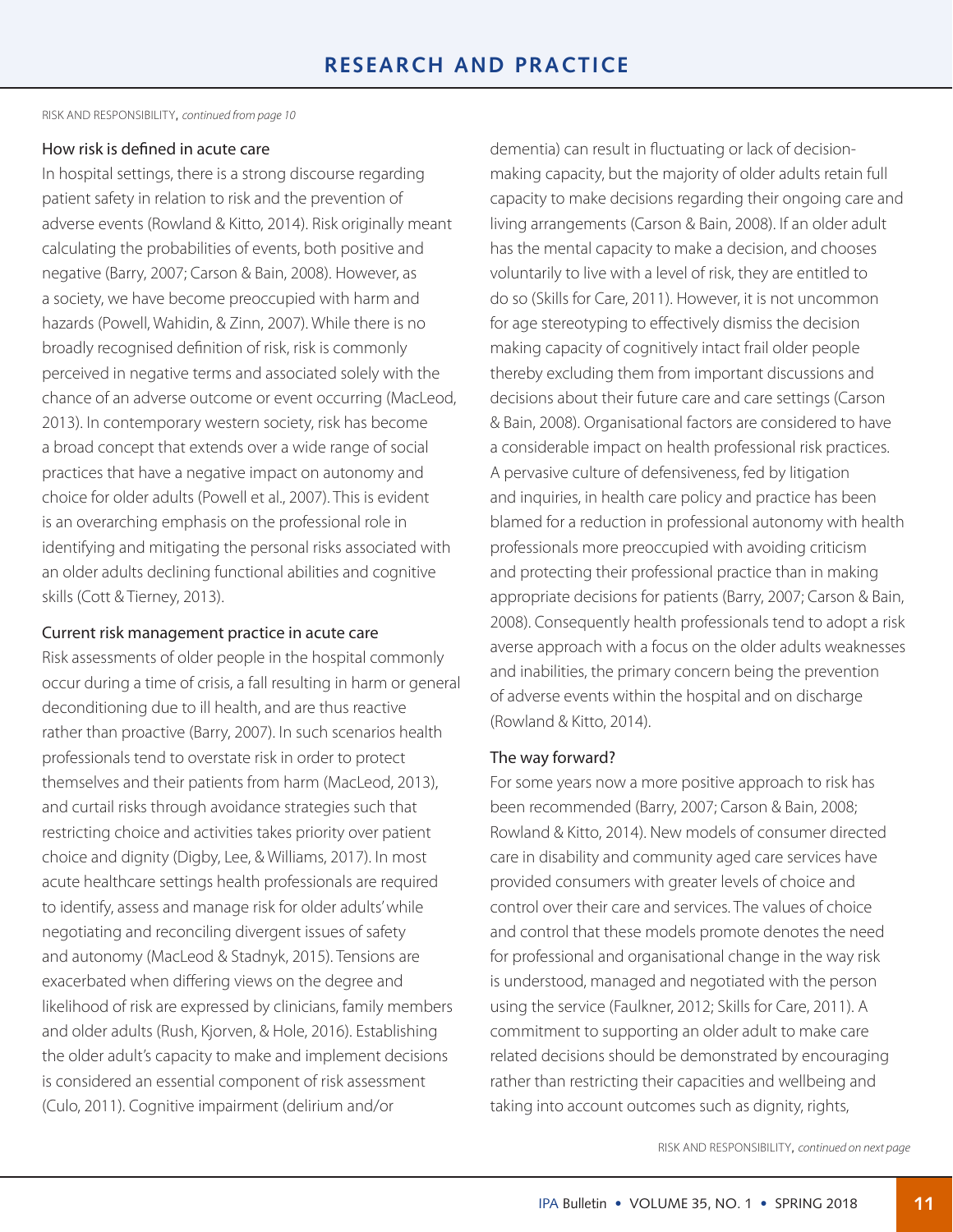RISK AND RESPONSIBILITY, *[continued from page](#page-0-0) 11*

freedom and privacy (Rowland & Kitto, 2014). Carson and Bain (2008) maintain the vast majority of risk decisions taken by professionals in health settings lead to benefits, and consider that the more this is appreciated organisationally the more likely it is that a positive culture of risk management will develop. Barry (2007) recommends health professionals adopt a practice of constant and critical review, with risk assessment as a tool to complement professional judgement, rather than an end in itself. Carson and Bain (2008) offer practical suggestions on improving professional team decision making capacity which include routinely reviewing the outcomes from previous risk management decisions prior to making a new risk decision for a patient/client. The focus of this reflective practice is on identifying the success or harm that resulted from the decision, providing praise or counselling to clinical team members and concluding with 'lessons learnt' so as to learn from past mistakes (Carson & Bain, 2008). It is also apparent there are difficulties in finding a common language or common goal in relation to patient safety and risk management, both within and across healthcare organisations (Rowland & Kitto, 2014). The development of a shared organisational vocabulary of risk and risk taking terminology, a common language and common goals of risk identification and management, will go a long way to improving the quality of risk communication within an organisation and inclusion and choice for older adults (Carson & Bain, 2008).

## References

*Barry, M. (2007).* Effective Approaches to Risk Assessment in Social Work*. Retrieved from Victoria Quay, Edinburgh:* 

*Berke, R. (2014). Older Adults Living At Risk: Ethical dilemmas, Risk, Assessment and Interventions to Facilitate Autonomy and Safety. 2014, 1.* 

*Carson, D., & Bain, A. (2008). Professional Risk and Working with People :* Decision-Making in Health, Social Care and Criminal Justice*. London, UNITED KINGDOM: Jessica Kingsley Publishers.*

*Cott, C. A., & Tierney, M. C. (2013). Acceptable and unacceptable risk: balancing everyday risk by family members of older cognitively impaired adults who live alone.* Health, Risk & Society, *15(5), 402- 415. doi:10.1080/13698575.2013.801936*

*Culo, S. (2011). Risk assessment and intervention for vulnerable older adults. BCMJ, 53(8), 421-425.* 

*Digby, R., Lee, S., & Williams, A. (2017). The experience of people with dementia and nurses in hospital: an integrative review.* Journal of Clinical Nursing, *26(9-10), 1152-1171. doi:<10.1111/jocn>.13429*

*Faulkner, A. (2012).* The Right to Take Risks: Service Users' Views of Risk in Adult Social Care. *Retrieved from York:* 

*MacLeod, H. (2013).* Understanding risk: Health professionals' decision making with frail community dwelling older adults. *(Master of Science), Dalhousie University, Halifax, Nova Scotia,* <http://hdl.handle.net/10222/42707>.

*MacLeod, H., & Stadnyk, R. L. (2015). Risk: 'I know it when I see it': how health and social practitioners defined and evaluated living at risk among community-dwelling older adults.* Health, Risk & Society, *17(1), 46-63. doi:10.1080/13698575.2014.999749*

*Powell, J., Wahidin, A., & Zinn, J. (2007). Understanding risk and old age in western society.* International Journal of Sociology and Social Policy*,* 27(1/2), 65-76. doi:doi:10.1108/01443330710722760

*Rowland, P., & Kitto, S. (2014). Patient safety and professional discourses: implications for interprofessionalism.* Journal of Interprofessional Care*, 28(4), 331-338. doi:10.3109/13561820.2014. 891574*

*Rush, K. L., Kjorven, M., & Hole, R. (2016). Older Adults' Risk Practices From Hospital to Home: A Discourse Analysis.* The Gerontologist*, 56(3), 494-503. doi:[10.1093/geront/gnu0](10.1093/geront/gnu)92*

*Skills for Care. (2011).* Learning to live with risk, an introduction for service providers. *(DS026). Leeds: Skills for Care Retrieved from* [www.skillsforcare.org.uk.](www.skillsforcare.org.uk)



Dr. Stockwell-Smith is a registered nurse and works with older people in hospital, community and residential aged care settings in the United Kingdom and Australia for over thirty years. She is currently a research fellow in sub-acute and aged care nursing with Griffith University and Gold Coast Hospital and Health Service.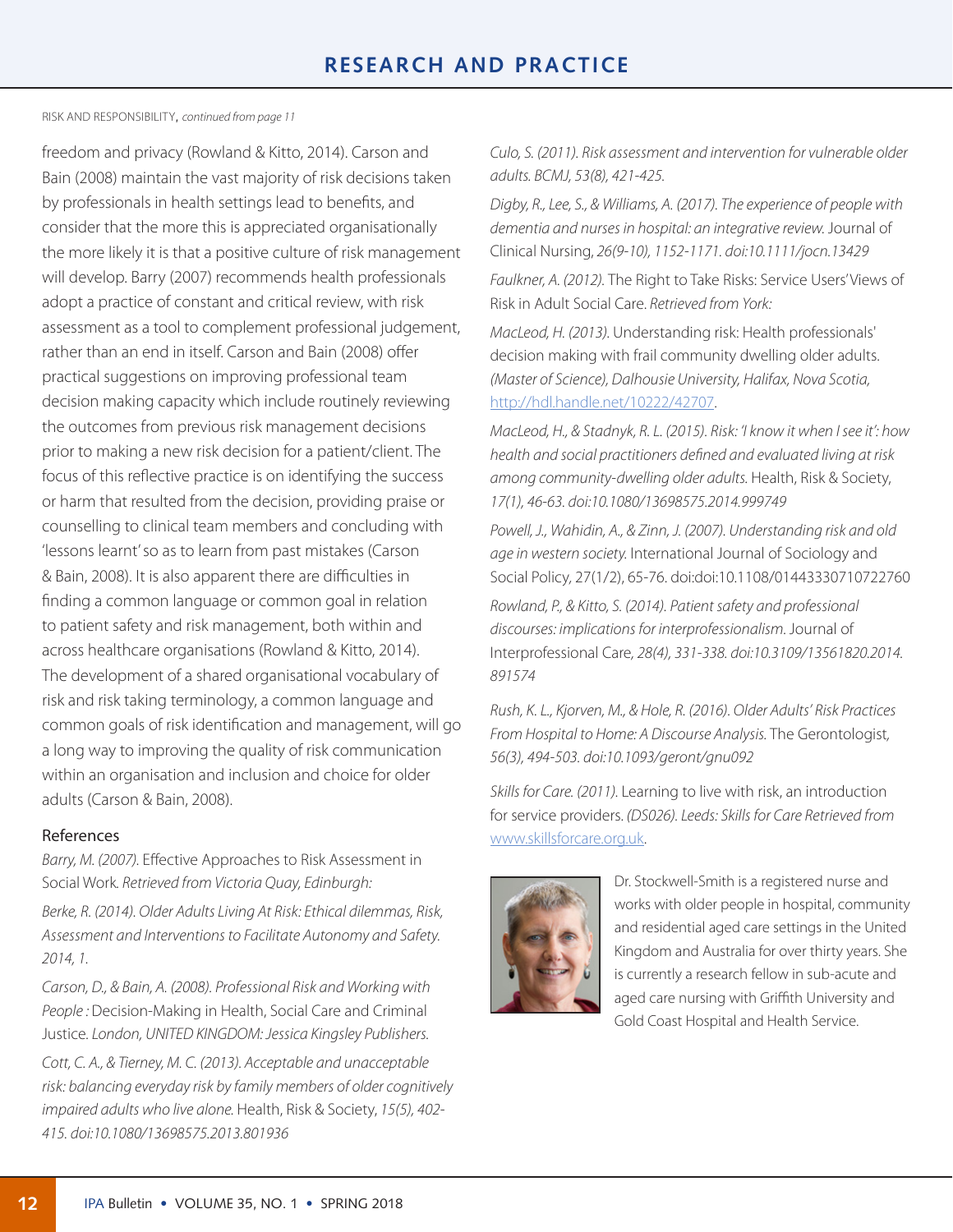# **RESEARCH AND PRACTICE**

## APPROPRIATE PSYCHOTROPIC DRUG USE IN INSTITUTIONALIZED PATIENTS WITH DEMENTIA. THE PROPER-STUDY

## *By Klaas van der Spek, PhD*

*Department of Primary and Community Care, Centre for Family Medicine, Geriatric Care and Public Health, Radboud University Medical Centre, Nijmegen, The Netherlands*

## Key highlights:

- The appropriateness of the prescription of psychotropic drugs for neuropsychiatric symptoms is rather poor in nursing home patients with dementia.
- • Our new index for "appropriateness," based on indication, evaluation, dosage, drug-drug interactions, drug-disease interactions, duplications and therapy duration, is associated with patient – and non-patient factors.
- Regular medication review improves the appropriateness of psychotropic drug prescriptions.

There is an ever-increasing interest in reducing psychotropic drug (PD) use for neuropsychiatric symptoms (NPS) in institutionalized patients with dementia. While initiatives focus on reducing the frequency (prevalence), the appropriateness (safety and efficacy) of these prescriptions has received less attention. However, this could be key for beneficial psychotropic drug use, consequently improving its effectiveness and reducing side effects.

In a recent dissertation, we address the following four research questions:

## 1. How should researchers and clinicians measure the appropriateness of psychotropic drug prescriptions?

The Medication Appropriateness index (MAI) is an index developed to measure the general appropriateness of drug use. However, it is not specifically aimed at assessing appropriateness of PD prescriptions for NPS in dementia. In addition, the MAI does not fit specific drug utilization formularies, which is preferable when drug utilization reviews are applied. Therefore, we derived the Appropriate Psychotropic drug use In Dementia (APID) index from the items of the MAI, to specifically evaluate the appropriateness of PD prescriptions for NPS among nursing home patients with dementia in clinical studies.

An expert panel reviewed the MAI items and found five suitable without revisions, adjusted the item 'indication', added the item 'evaluation', and created scoring rules based on guideline recommendations. A second independent expert panel determined all updated items contributed to the construct 'appropriateness'. As a result, the APID index encompasses seven different domains of appropriateness, i.e. indication, evaluation, dosage, drug-drug interactions, drug-disease interactions, duplications and therapy duration. An interrater reliability study was conducted, and a summated index score, based on weighted item scores, was developed to enhance the APID index's use in clinical studies. Information from PD prescription guidelines and the summary of product characteristics from the medication evaluation board, which was retrieved by Dutch databases for drug prescriptions, was integrated into the seven items of the APID index for each PD. The APID index score was calculated using information about individual PDs from patients' medical records. Construct validity was explored using a representative sample of 560 medical records.

The results of this study showed the APID index is reliable and valid for measuring the appropriateness of PD prescriptions for NPS in nursing home patients with dementia in clinical studies.

## 2. How appropriate are psychotropic drug prescriptions for neuropsychiatric symptoms?

To answer this question, a cross-sectional study among 559 patients with dementia residing on Dementia Special Care Units (DSCUs) in Dutch nursing homes was conducted. Appropriateness of PD prescription was assessed using the APID index. A total of 578 PDs were used for NPS by 60% of the patients. Of the seven APID index' items, it appeared that indication, evaluation and therapy duration contributed the most to inappropriate use. Only 10%, scored fully appropriate according to the APID index sum score, 36% scored fully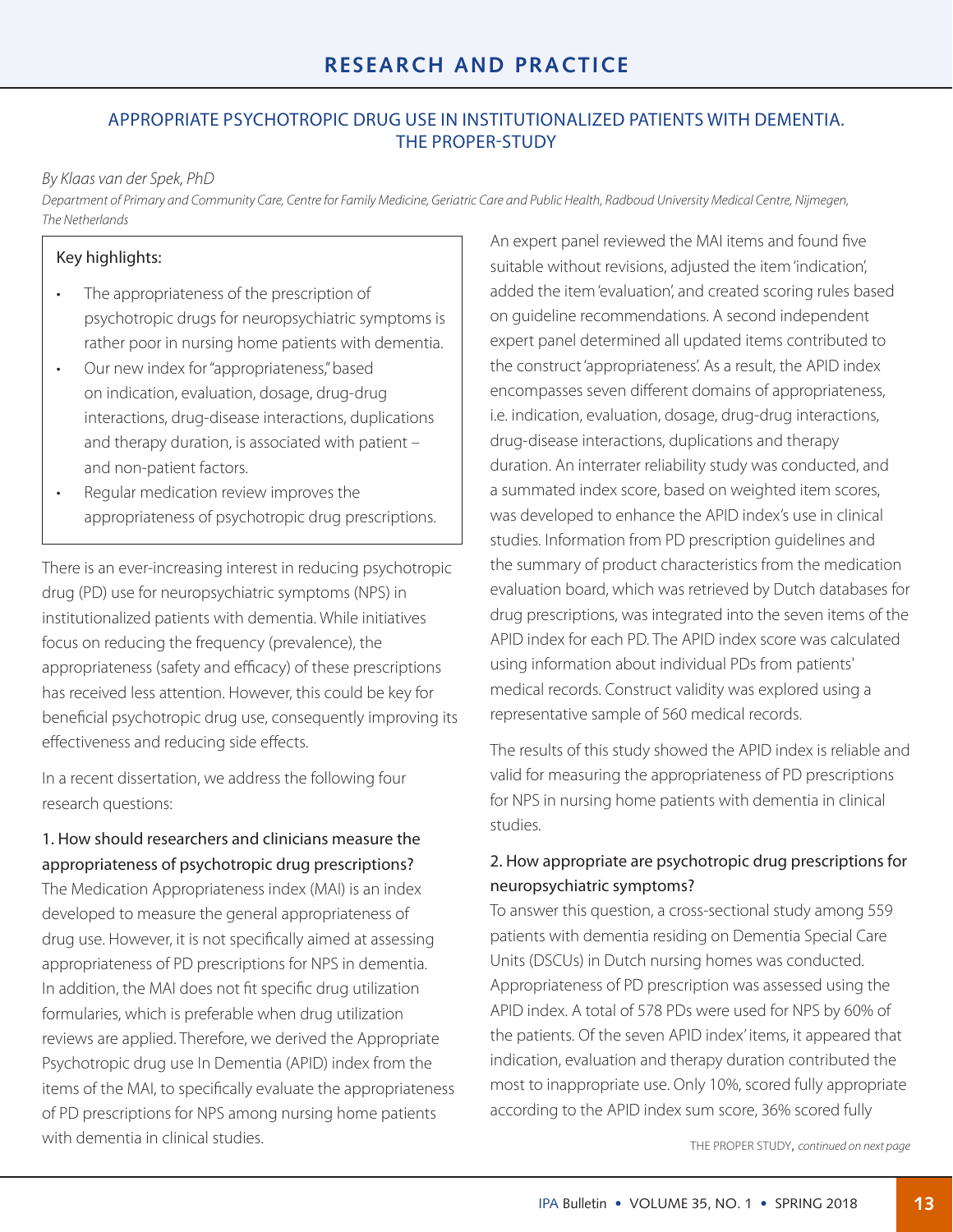#### THE PROPER STUDY, *[continued from page 1](#page-0-0)3*

appropriate for 'indication', 46% scored fully appropriate for 'evaluation', and 58% scored fully appropriate for 'therapy duration'. Antidepressants were used the most appropriate, and antiepileptics the most inappropriate. Appropriateness was not associated with the number of PDs used per patient, the percentage of use on the DSCUs, nor the percentage of prescription of the individual physicians (i.e. the number of their patients with one or more PD prescriptions).

The results imply that there is room for improvement of the PD prescriptions for NPS in patients with dementia, and that it should be optimized with a clinical focus on the appropriateness of indication, evaluation, and therapy duration. This guided us to focus on these domains in exploring the appropriateness of different individual and groups of PDs.

## 3. What factors are associated with the appropriateness of psychotropic drug prescriptions?

In the same cross-sectional study on patient and non-patient factors associated with appropriate PD prescription, as measured by the APID index sum score, we explored these factors to answer this question.

The sample consisted of 559 patients using 147 antipsychotics, 167 antidepressants, 85 anxiolytics and 76 hypnotics/sedatives. Various measurements were carried out for patient and non-patient factors (e.g. NPS, NPS related nurses' stress, attitude to dementia care of caregivers, physicians' experience, time available per patient) using questionnaires, assessment instruments and patient records.

Linear multilevel regression analysis was used to identify factors associated with APID index sum scores. Analyses were performed for four groups of PDs separately, i.e. antipsychotics, antidepressants, anxiolytics and hypnotics/ sedatives. It was found that older age and more severe aggression, agitation, apathy and depression were associated with more appropriate prescriptions. Less appropriate prescriptions were found to be associated with more severe

anxiety and non-Alzheimer's dementias. Several non-patient related factors were also associated with less appropriate PD prescriptions (more patients per physician and higher nurses' workload).

## 4. How can clinicians improve the appropriateness of psychotropic drug prescriptions?

The effectiveness of biannual structured medication reviews to improve the appropriateness of PD prescriptions for NPS in nursing home patients with dementia was evaluated by a multi-center cluster randomized controlled trial.

More specifically, the PROPER intervention consists of a structured and repeated multidisciplinary medication review supported by education and biannual evaluation. It was conducted by pharmacists, physicians, and nurses and consisted of three components:

- 1. preparation and education
- 2. conduct
- 3. evaluation and guidance

The primary outcome was the appropriateness of PD prescriptions defined by the APID index sum score, lower scores indicating more appropriate use.

During this eighteen-month trial, the patients' medical files were assessed every six months. At baseline, 380 patients were included, of which 222 were randomized to the intervention group. Compared to the control group, the APID index sum score in the intervention group improved significantly for all PD prescriptions combined. This was also the case for the subscore 'evaluation' and the subscore 'therapy duration'. The subscore 'indication' did not show a significant difference.

More specifically, per PD group, the APID index sum score and indication subscore for anxiolytics and antidepressants showed a statistically significant greater improvement in the intervention group compared to the control group. For hypnotics/sedatives, antidepressants and anti-dementia drugs the evaluation subscore improved significantly in the intervention group compared to the control group. The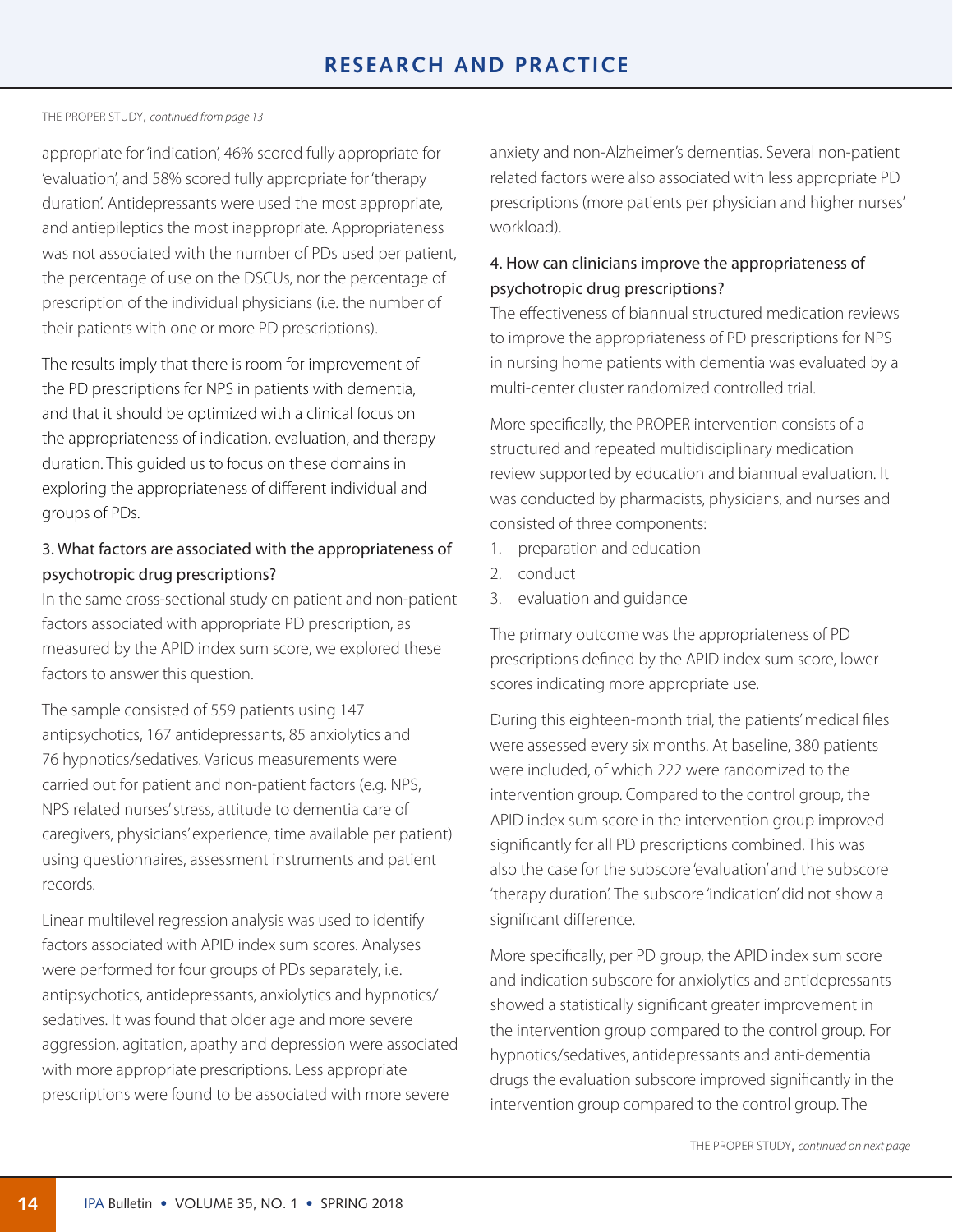#### THE PROPER STUDY, *[continued from page 1](#page-0-0)4*

therapy duration subscore also improved significantly in the intervention group compared to the control group for antipsychotics and hypnotics/sedatives.

Based on these results, the implementation of a structured repeated medication review for PD prescriptions into daily practice is recommended, with the essential roles of pharmacist, physician and nurse.

#### For further reading:

*van der Spek, Klaas, Gerritsen, Debby Le., Smalbrugge, Martin, Nelissen-Vrancken, Marjorie H.J.M.G., Wetzels, Roland B., Smeets, Claudia H.W., Zuidema, Sytse U., Koopmans, Raymond T.C.M. (2013).* [PROPER I: Frequency and appropriateness of psychotropic](https://www.ncbi.nlm.nih.gov/pubmed/24238392)  [drugs use in nursing home patients and its associations: a study](https://www.ncbi.nlm.nih.gov/pubmed/24238392)  [protoco](https://www.ncbi.nlm.nih.gov/pubmed/24238392)l. BMC Psychiatry; 13(1),307.

*van der Spek, Klaas, Gerritsen, Debby L., Smalbrugge, Martin, Nelissen-Vrancken, Marjorie H.J.M.G., Wetzels, Roland B., Smeets, Claudia H.W., Zuidema, Sytse U., Koopmans, Raymond T.C.M. (2015).* [A reliable and valid index was developed to measure](http://)  [appropriate psychotropic drug use in dementia.](http://) Journal of Clinical Epidemiology; 68(8), 903–12.

*van der Spek, Klaas, Gerritsen, Debby L., Smalbrugge, Martin, Nelissen-Vrancken, Marjorie H.J.M.G., Wetzels, Roland B., Smeets, Claudia H.W., Zuidema, Sytse U., Koopmans, Raymond T.C.M. (2016).*  [Only 10% of the psychotropic drug use for neuropsychiatric](https://www.ncbi.nlm.nih.gov/pubmed/25910910)  [symptoms in patients with dementia is fully appropriate. The](https://www.ncbi.nlm.nih.gov/pubmed/25910910)  [PROPER I-study](https://www.ncbi.nlm.nih.gov/pubmed/25910910)*.* International Psychogeriatrics; 28(10), 1589–1595*.*

*van der Spek, Klaas, Koopmans, Raymond T.C.M., Smalbrugge, Martin, Nelissen-Vrancken, Marjorie H.J.M.G., Wetzels, Roland B., Smeets, Claudia H.W., Zuidema, Sytse U., Gerritsen, Debby L. (2017).* [Factors associated with appropriate psychotropic drug](https://www.ncbi.nlm.nih.gov/pubmed/24180295)  [prescription in nursing home patients with severe dementia](https://www.ncbi.nlm.nih.gov/pubmed/24180295)*.*  International Psychogeriatrics; 21,1-10.

*Smeets, Claudia H.W., Smalbrugge, Martin, Gerritsen, Debby L., Nelissen-Vrancken, Marjorie H.J.M.G., Wetzels, Roland B., van der Spek, Klaas, Zuidema, Sytse U., Koopmans, Raymond T.C.M. (2013). Improving psychotropic drug prescription in nursing home patients*  with dementia: design of a cluster randomized controlled trial. BMC psychiatry; *13(1), 280.* 

*van der Spek, Klaas, Koopmans, Raymond T.C.M., Smalbrugge, Martin , Nelissen-Vrancken, Marjorie H.J.M.G., Wetzels, Roland B., Smeets, Claudia H.W., Zuidema, Sytse U., Gerritsen, Debby L. (in press). The effect of biannual medication reviews on the appropriateness of psychotropic drug use for neuropsychiatric symptoms in patients with dementia: a randomised controlled trial. Age and Ageing.*

## *Link to dissertation:* <https://goo.gl/4NB9xK>



Klaas van der Spek (1983) graduated in 2010 in clinical neuropsychology at the VU Amsterdam. He carried out the abovementioned research at the Department of Primary and Community Care, Centre for Family Medicine, Geriatric Care and Public Health of the Radboud University Medical Centre, Nijmegen, The Netherlands. Currently he is working as a healthcare psychologist.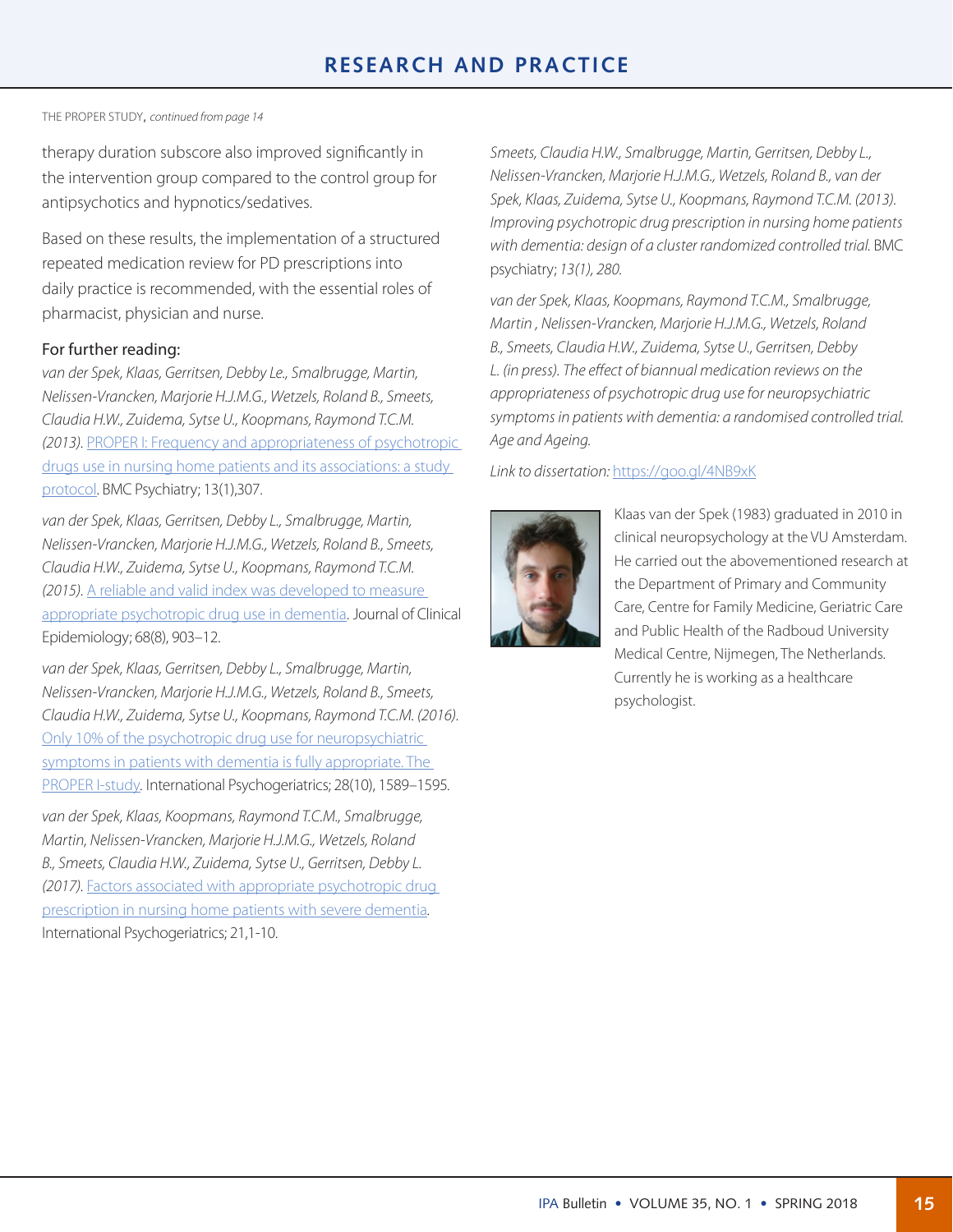## CLINICAL ASSESSMENT OF EXECUTIVE FUNCTION IN OLDER PEOPLE PART 1: CONCEPT AND CLINICAL CONTEXT

## *By Karen Reimers, MD, FRCPC*

*Adjunct Assistant Professor, University of Minnesota Department of Psychiatry , United States*

*This is Part 1 of an IPA Bulletin series on Clinical Assessment of Executive Function in Older People. This article explains* the concept of executive function, causes of executive function deficits, and what happens when executive function is impaired*. Part 2 will review commonly used clinical screening tests for executive function, their strengths and limitations.*

## Key points:

- Executive function refers to higher-order cognitive processes which coordinate planning, initiation, and control of complex, purposeful goal-directed behavior. Loss of this higher level "administrative" guidance and control can cause behavioral change. Profound deficits can lead to serious problems in safety, function, employment and emotional wellbeing.
- • Executive function is impaired by most dementia, often before memory loss.
- Patients with "subcortical" dementia, such as vascular and neurodegenerative dementias (including Parkinson's, Lewy Body and frontotemporal dementias) generally show more impairment on tests of executive function compared to patients with "cortical" dementias such as Alzheimer's, who tend to have greater impairment on tests of memory and language.

 Clinicians in psychiatric and primary care settings regularly encounter older patients with executive function deficits. Even in healthy individuals, aging is typically associated with a subtle decline in executive functioning. The number and proportion of older people is rapidly increasing around the world.

Since executive function impairment often progresses to dementia, understanding executive function deficits can help clinicians support patient and caregiver function and quality of life over time, and plan effectively. Impairment in executive function can interfere with a person's capacity to make medical treatment decisions, decrease financial and testamentary capacity, increase vulnerability to undue influence, and threaten a person's capacity to live independently.

## What is executive function?

It is well established that executive function plays a pivotal role in cognition, but there is no consensual definition yet. Executive function is an umbrella term for a wide range of higher-order cognitive processes that coordinate a person's skills needed for planning, initiation, and control of complex, independent, appropriate and purposeful goal-directed behavior.

Like the CEO of a company, the brain's executive function system continuously monitors and directs the brain's organizing and regulating "departments" so it can proceed as



effectively and efficiently as possible. Neuroanatomically, the executive function system is situated in the frontal lobes, cortical and subcortical structures.

Executive function includes cognitive, emotional and motor abilities, including the ability to self-monitor, plan, organize, reason, be mentally flexible, and problem-solve. It guides how people organize their lives, plan, and implement their plans.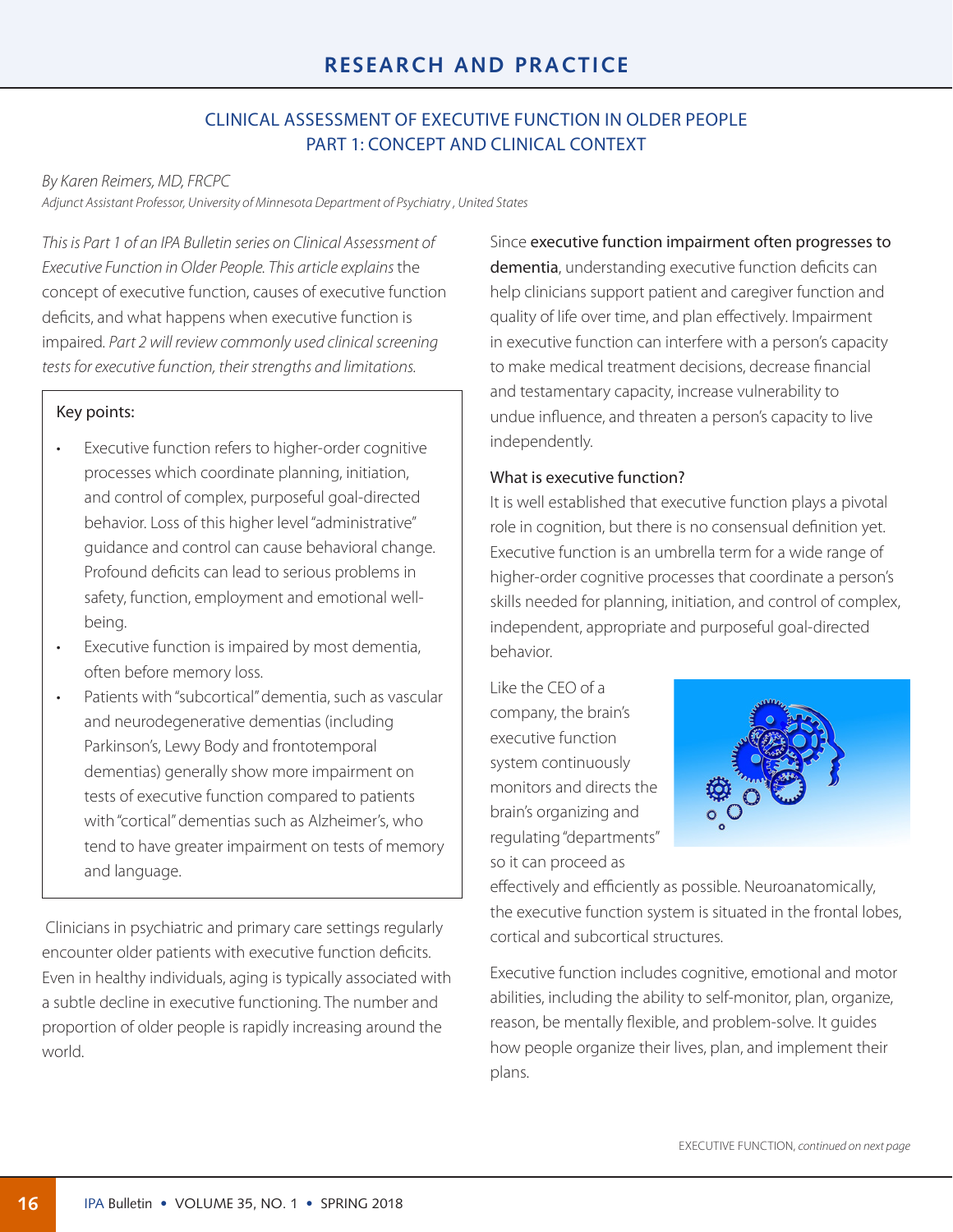EXECUTIVE FUNCTION, *continued from page 16*

### Selected domains of executive function

| Organization               | Regulation                |
|----------------------------|---------------------------|
| attention                  | initiation of action      |
| planning                   | self-control              |
| sequencing                 | emotional regulation      |
| problem solving            | monitoring internal and   |
|                            | external cues             |
| working memory             | initiating and inhibiting |
|                            | behavior                  |
| cognitive flexibility      | moral reasoning           |
| abstract thinking          | decision making           |
| rule acquisition           |                           |
| selecting relevant sensory |                           |
| information                |                           |

## What happens when executive function is impaired?

Since the brain's executive function system organizes and regulates information across numerous cognitive domains, impairment in executive function typically involves multiple deficits. Loss of higher level "administrative" guidance and control can cause behavioral change. Profound executive function deficits can lead to serious problems in safety, function, employment, and emotional well-being.

Even in normal aging, there can be a decline in concept formation, abstraction, and mental flexibility, especially after age 70. There can also be a normal age-related decline in response inhibition (the ability to inhibit an automatic response in favor of producing a spontaneous new response), reasoning with unfamiliar material, and executive abilities requiring a timed motor component.

Damage to the executive function system can lead to:

- • Difficulty with organizing, planning and initiation
- Unawareness or denial that their behavior is a problem
- • Inability to multitask
- Difficulty processing, storing, and retrieving information
- • Difficulty with abstract concepts and verbal fluency
- Inability to learn from consequences of actions
- Loss of interest in activities
- Socially inappropriate behavior including lack of concern for people and animals

## What causes executive function impairment?

Most dementing illnesses involve some degree of executive function impairment. Executive dysfunction may frequently even be the first area of cognitive impairment. It can precede the memory disturbances of dementia. Patients with "subcortical" dementia such as vascular and neurodegenerative dementias (including Parkinson's, Lewy Body and frontotemporal dementias) generally show more impairment on tests of executive function, compared to patients with "cortical" dementias such as Alzheimer's, who tend to have greater impairment on tests of memory and language.

Executive function deficits can also occur in other neurologic, neuropsychiatric, and neurodegenerative conditions including traumatic brain injury, cerebrovascular disease, addictions, depression, schizophrenia, ADHD and autism.



## Coming soon! Part 2: Screening Tests

Stay tuned for Part 2 of this IPA Bulletin series on Clinical Assessment of Executive Function in Older People. Part 2 will review commonly used clinical screening tests for executive function including SLUMS, MoCA, Mini-Cog and others, discussing their strengths and limitations.

## References

*Harada CN et al (2013). Normal Cognitive Aging. C*linics in Geriatric Medicine. *2013;29(4):737-752.* 

*Moreira, HS et al. (2017) Assessing Executive Dysfunction in Neurodegenerative Disorders: A Critical Review of Brief Neuropsychological Tools.* Front Aging Neurosci *9:369.*

*UCSF Memory and Aging Center, Weill Institute for Neurosciences. (2018)* [https://memory.ucsf.edu/](https://memory.ucsf.edu)

*Warchol, Kim. (2010) A Discussion of Cognitive Screening Instruments and Executive Functions.* <https://www.crisisprevention.com/Blog>



Karen Reimers, MD FRCPC is an adult psychiatrist with special interests in geriatric psychiatry, addictions, and capacity assessment. She enjoys teaching Psychiatry residents about clinical topics.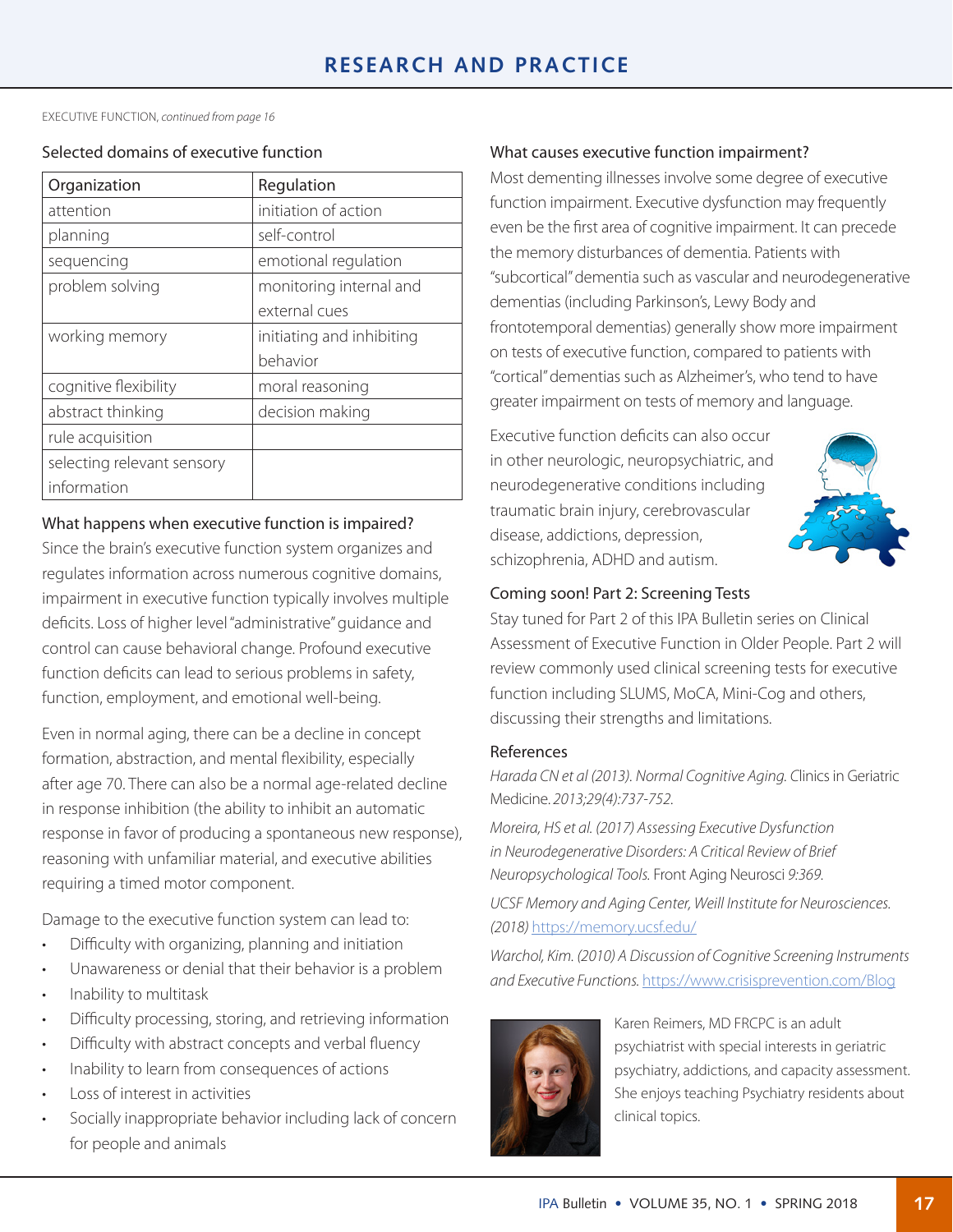## **PSYCHOGERIATRICS IN CHILE**

#### *By Tomas Leon, MD*

*Memory Unit, Department of Neurology, Hospital del Salvador, Chile*

## Key highlights:

- The prevalence of elderly patients with mental health issues has increased in Chile
- Psychogeriatric formal education is scarce in both Psychiatry and geriatric programs
- Psychogeriatric patients are often overlooked by both medical professionals and the health system

## Aging in Chile

As with the rest of the global population, with the improvement of public health policies, the elderly population has increased in Chile in the last few years, and it is estimated that will reach up to 20% of the population by 2025, similar to the number of infants in our country. In a recent survey about disability, 33.1% of our elderly need external help in instrumental activities, and 13.8% needing help in basic life activities. Caregivers are often relatives (spouses, children) without any pay or formal education. This new reality presents a great challenge to both doctors and the health system, with the presence of complex patients with several comorbid diseases, including neurodegenerative and mental health problems

#### Mental health in elderly patients

There are no statistics or national surveys on mental health in elderly patients in Chile. General population surveys report a prevalence of 10% for major depressive disorder and up to 20% for depressive symptoms. In our experience and according to international literature, our patients present an increased prevalence of psychiatric disorders, mainly mood and anxiety diseases. They also suffer neurodegenerative disorders and psychiatric symptoms that come along with them. In a recent survey about disability, the prevalence of cognitive impairment in Chile reached 8.5 % in 60 years and older and up to 40% in 85 years and older.

#### Academic instruction in Psychogeriatrics

In Chile, there are no formal programs in Psychogeriatrics, whether as a direct specialty of medicine or as a subspecialty. We have 14 medical schools that provide psychiatric programs and five which teach Geriatric medicine. In these programs, Psychogeriatry is not always a mandatory course, resulting in different levels of expertise on the subject. Currently, psychogeriatrics education in Chile is informal, and is based mainly on self-training (by both psychiatrists and geriatricians) through the care of elderly patients with psychiatric diseases in public and/or private health systems, without adequate supervision by a formally trained psychogeriatrician. This reality, in addition to the rapid aging Chilean populations are experiencing today, has generated the need to make important changes in our health systems and health education. The first changes have materialized in recent years with the creation of courses and diplomas by universities (Pontificia Universidad Catolica and Universidad de Chile) and scientific societies (Chilean Society of Mental Health and the Society of Geriatrics and Gerontology of Chile), whose purpose has been the formation of health professionals (psychiatrists, geriatricians, neurologists, nurses and psychologists), in order to face the psychiatric disorders our elderly present.

Another change which has become a reality in Chile, especially in younger psychiatrists, has been the application and completion of training in formal fellowships in Psychogeriatrics carried out abroad, in countries such as the US and England, and Master programs (with specialization in psychogeriatrics) and/or Doctorates with research that focuses on elderly patients, such as those offered by universities in countries such as Spain, France and Italy.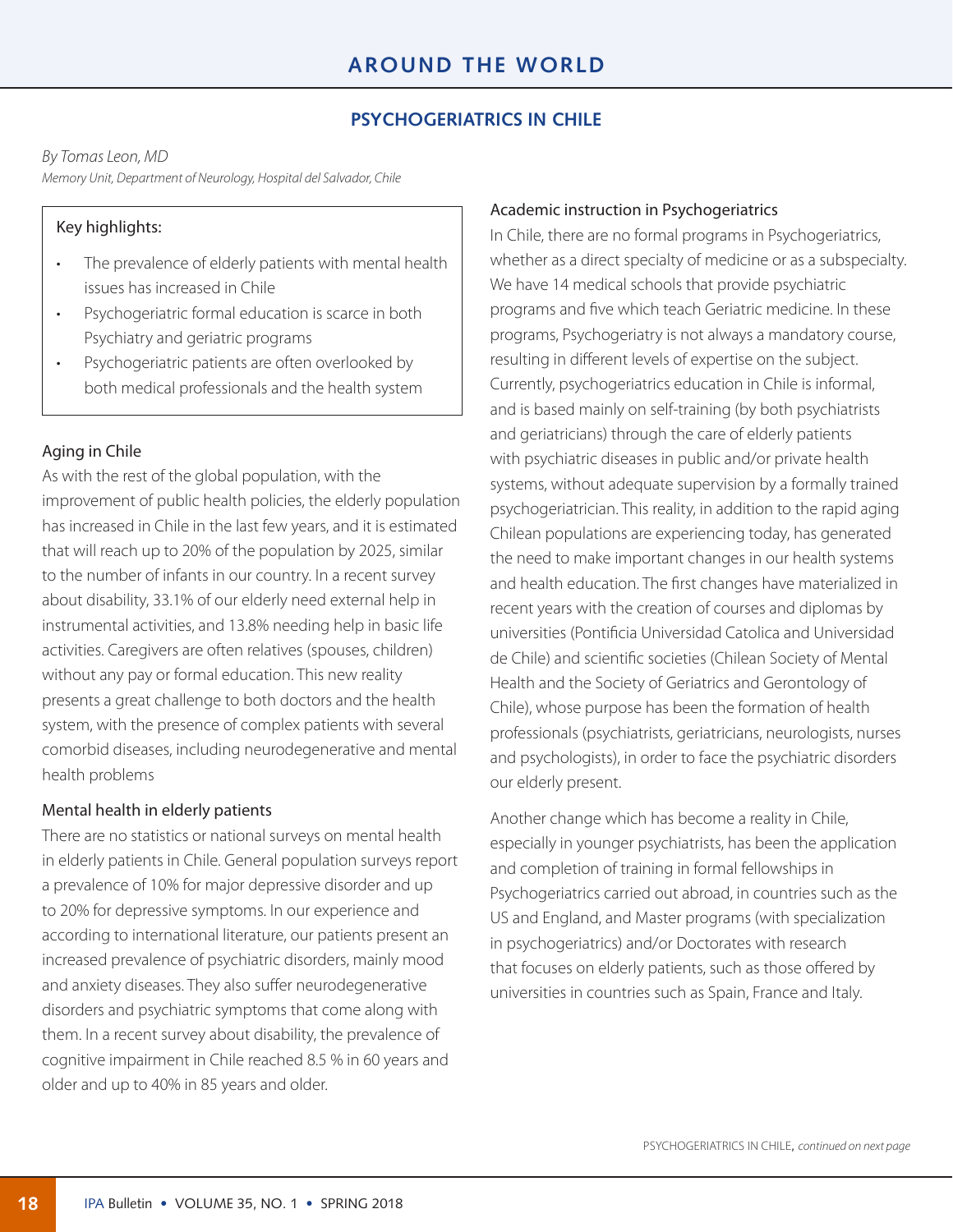## Challenges for the future

The aging of the population generates a new and unanswered challenge for health systems both public and private and for the teaching of psychiatry and geriatric medicine. A deeper formation in old age physiology, psychopathology and psychopharmacology is needed to understand and treat clinical manifestations of mental health diseases in old age.

But that is not enough. Public health policies are required for prevention and early detection in primary care, as well as the creation of memory clinics to diagnose and treat patients with more serious illnesses.

Due to the evident growth of the elderly population in Chile, and the educational deficit in psychogeriatrics among psychiatrists, geriatricians, neurologists, nurses and psychologists due to the lack of training and clinical experience, we must begin to make changes in the short and medium term. There should be general obligatory courses of psychogeriatrics in the curricula of careers like medicine, nursing, psychology. Furthermore, these courses should be mandatory in specialties such as psychiatry, geriatrics and neurology. In addition to this, we must work intensively in the formation of psychogeriatricians, through the creation of a subspecialty fellowship in psychogeriatrics in different universities of our country.

The application of the National Plan for Dementia is a governmental effort to face the problem of Dementia in an interdisciplinary and multi-level way, integrating primary care with the secondary and tertiary levels. There are also resources in advertisement, such as TV spots, which can help raise awareness in the primary prevention of dementia. However, dementia is only one of the many mental health issues of our patients, so a broader program, attacking all mental health issues and preventing the common risk factors such as loneliness, metabolic diseases, and inactivity, is a priority.

## For further reading:

*"Aging in Chile and the World" (Spanish):* [http://www.ine.cl/docs/](http://www.ine.cl/docs/%20default-source/FAQ/enfoque-estad%25C3%25ADstico-adulto-mayor-en-chile.pdf%3Fsfvrsn%3D2%20) [default-source/FAQ/enfoque-estad%C3%ADstico-adulto-mayor](http://www.ine.cl/docs/%20default-source/FAQ/enfoque-estad%25C3%25ADstico-adulto-mayor-en-chile.pdf%3Fsfvrsn%3D2%20)[en-chile.pdf?sfvrsn=2](http://www.ine.cl/docs/%20default-source/FAQ/enfoque-estad%25C3%25ADstico-adulto-mayor-en-chile.pdf%3Fsfvrsn%3D2%20)

*"National Study on the Dependence of Older People" (Spanish)*  [http://www.superacionpobreza.cl/wp-content/uploads/2014/01/](http://www.superacionpobreza.cl/wp-content/uploads/2014/01/estudiodependencia.pdf) [estudiodependencia.pdf](http://www.superacionpobreza.cl/wp-content/uploads/2014/01/estudiodependencia.pdf)



Dr. Tomás León R. is a Psychiatrist of the Memory Unit at Hospital del Salvador, Santiago, Chile.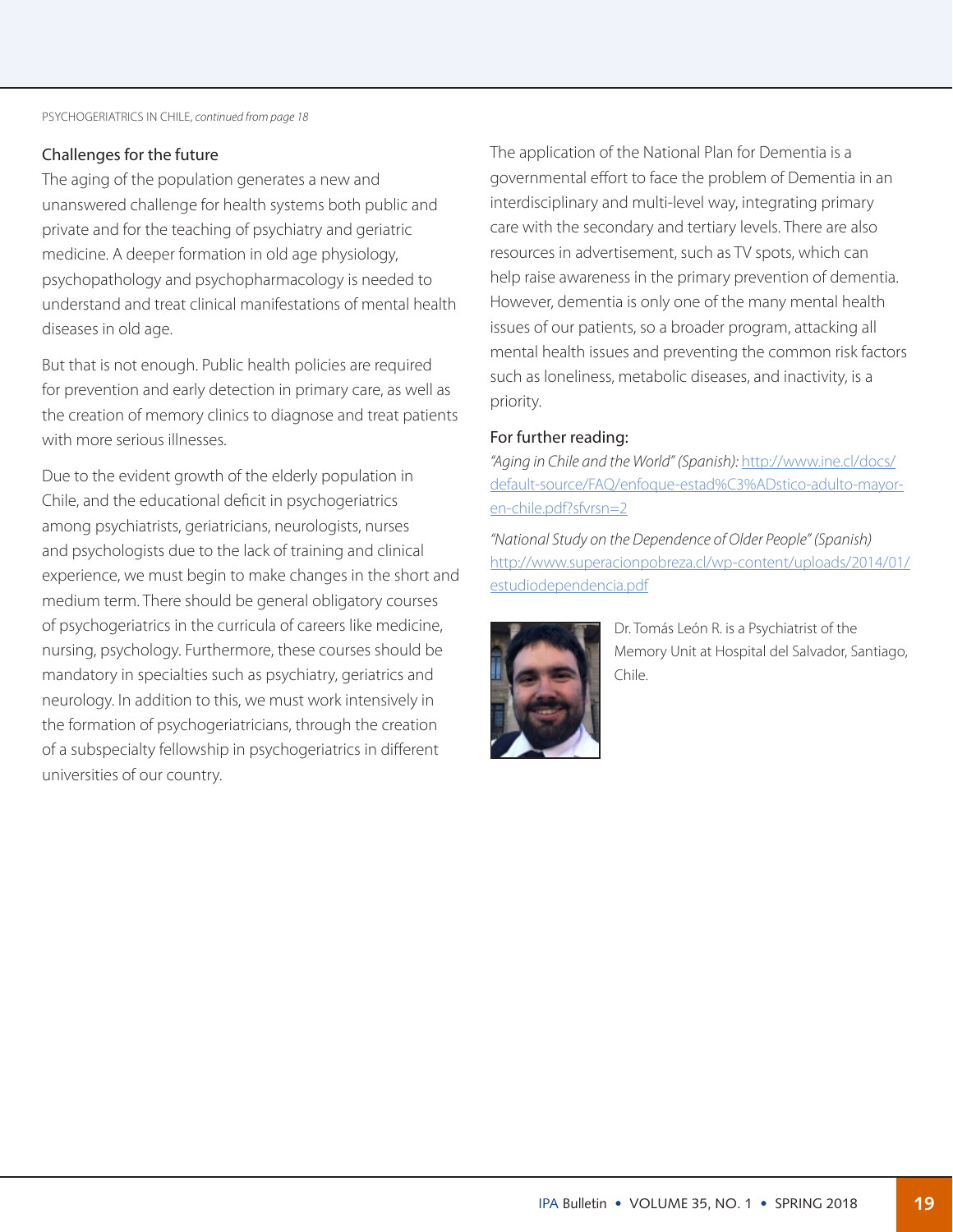## **IPA AFFILIATE EVENTS**

#### Royal College of Psychiatrists, Faculty of Old Age Psychiatry

Annual Scientific Conference 7-9 March 2018 NewcastleGateshead, UK <http://www.rcpsych.ac.uk>/

## Spanish Society of Psychogeriatrics (SEPG)

24th National Congress 8-10 March 2018 Córdoba, Spain <https://cordoba2018.sepg.es>

## Taiwanese Society of Geriatric Psychiatry (TSGP)

2018 Annual Meeting 10-11 March 2018 Taipei, Taiwan [http://www.tsgp.org.tw/](http://www.tsgp.org.tw)

## American Association for Geriatric

Psychiatry (AAGP) 2018 Annual Meeting- Registration Now Open 15-18 March 2018 Honolulu HI, USA [www.aagponline.org/](www.aagponline.org)

#### Associazione Italiana Psicogeriatria (AIP)

18th National Congress 12-14 April 2018 Florence, Italy <http://www.psicogeriatria.it/congressi>/



## **MEETING CENTRES SUPPORT PROGRAMME FOR PEOPLE WITH DEMENTIA AND CARERS – SUCCESSFUL IN EUROPE!**

*By Rose-Marie Dröes, PhD VU University medical center in Amsterdam, The Netherlands Project Coordinator of the MEETINGDEM project.*

The JPND-MEETINGDEM project aimed to implement and validate the Dutch Meeting Centres Support Programme (MCSP), developed by VU University medical center (research group prof Rose-Marie Dröes), for community dwelling people with dementia and their family carers in three EU countries (Italy, Poland, United Kingdom) (Dröes et al.,



2017). MCSP provides activities and person-centered interventions for people with dementia, information meetings and discussion groups for their carers, and individual consultations and plenary (social) centre meetings for both with the main scope to support people in dealing with the changes dementia brings in their lives (Dröes et al., 2004a,b, 2011; Brooker et al., 2017;). The project was carried out by the University of Bologna (led by Prof. Rabih Chattat) in Italy, the Don Gnocchi Foundation in Milan (lead Dr. Elisabetta Farina), Wroclaw Medical University (led by prof. Joanna Rymaszewska) in Poland, and the University of Worcester (led by Prof. Dawn Brooker) in the UK.

After exploring pathways to care (Szczesniak et al, in press), each country established initiative groups of organizational collaborators and user representatives; inventoried country/region specific facilitators/barriers to implementing MCSP (Mangiaracina et al., 2017); and developed an implementation plan, practical guide, and toolkit, utilizing and adapting existing Dutch materials. Staff were trained and nine Meeting Centres (MC) established (Italy-5, Poland-2, UK-2), followed by six more MC in Italy (4) and Poland (2).

The first nine MC participated in the controlled pre/post study of MCSP's impact on people with dementia (behaviour, mood, quality of life/ QoL) and carers (sense of competence, mental health, loneliness, distress, experienced burden) compared to Usual Care, as well as its cost-effectiveness and user satisfaction. Positive (moderate to large) effects were found on several quality of life aspects (feelings of belonging, positive affect and self esteem) (Brooker et al., submitted). Carers experienced less burden, and carers in Italy experienced less distress from behavioural and mood symptoms of the person with dementia compared to carers who received usual care (Evans et al., submitted). The attendance in MCSP was high, and participants, people with dementia as well as carers, were highly satisfied with the program. Evidence suggests that for several quality of life measures, the MCSP may be costeffective.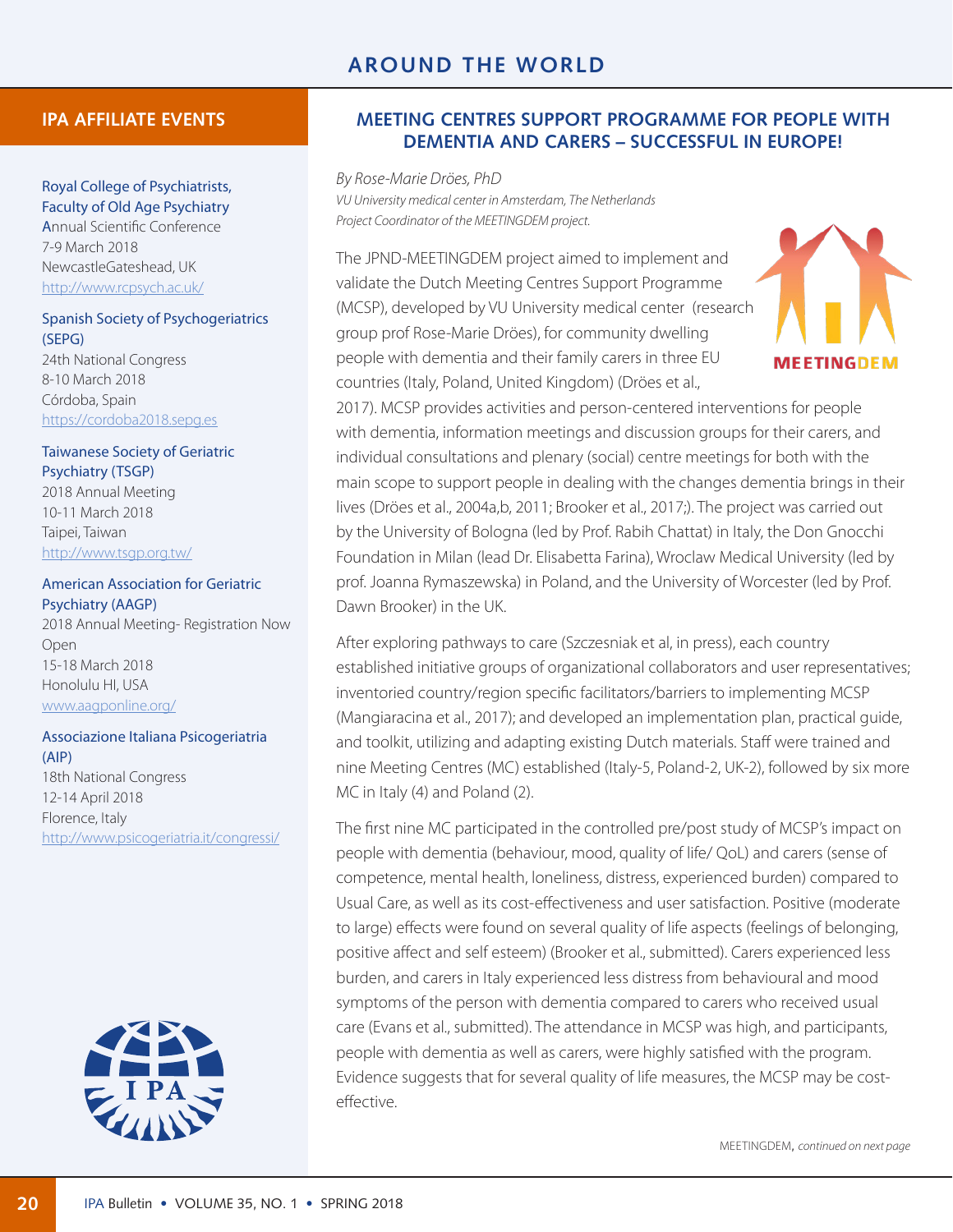# **AROUND THE WORLD**

#### MEETINGDEM, *continued from page 20*

Conclusion: The study shows that MCSP is transferable across countries, well accepted by its users, and improves quality of life and mental health for people with dementia and carers, with reasonable costs. Dissemination of MCSP in Europe and beyond is recommended.

MEETINGDEM was funded by the EU Joint Programme Neurodegenerative Diseases research (JPND), project number JPND\_HC-559-018. For more information on the project results please visit the website<www.meetingdem.eu>

#### References

*Brooker, D., Evans, S.B., Dröes, R.M. (2017) Framing outcomes of postdiagnostic psychosocial interventions in dementia.* Working with Older People, 21 1,*13-21.*

*Brooker, D., Evans S.C., Evans, S.B., Bray, J., Saibene, F.L., Scorolli, C., Szcześniak, D., D'Arma, A., Urbańska, K., Atkinson, T., Farina, E., Rymaszewska,J., Chattat, R., Henderson, C., Rehill, A., Hendriks, I., Meiland, F., Dröes, R.M. Cross Country Validation of the Dutch Meeting Centres Support Programme: The impact on people living with dementia in Italy, Poland and UK (Submitted).*

*Dröes, R.M., Breebaart, E., Meiland, F.J.M., Tilburg, W. van, Mellenbergh, G.J. Effect of Meeting Centres Support Programme on feeling of competence of family caregivers and delay of institutionalization of people with dementia.* Aging & Mental Health, May 2004a, *8(3): 201-211*.

*Dröes, R.M., Meiland, F.J.M., Schmitz, M., Tilburg, W. van Effect of combined support for people with dementia and carers versus regular day care on behaviour and mood of persons with dementia: results from a multi-centre implementation study.* International Journal of Geriatric Psychiatry, 2004b,*19: 673-84*

*Dröes, R.M., Van Mierlo, L.D., Meiland, F.J.M., Van der Roest, H.G. Memory problems in dementia: Adaptation and coping strategies, and psychosocial treatments*. Expert Reviews Neurotherapeutics, *2011,11(12)1769-1782.*

*Dröes, R.M., Meiland, F. J. M., Evans, S., Brooker, D., Farina, E., Szcześniak, D., Van Mierlo, L.D., Orrell, M., Rymaszewska, J. and Chattat, R. Comparison of the adaptive implementation and evaluation of the Meeting Centers Support Program for people with dementia and their family carers in Europe; study protocol of the MEETINGDEM project. BMC Geriatrics, 2017, 17(1): 79-91.*

*Evans, S.B. Evans, S.C., Brooker, D., Henderson, C., Szcześniak, D., Atkinson, T., Bray, J. Rehill, A., Saibene, F., d'Arma, A., Scorolli, C., Chattat, R., Farina, E., Urbańska, K., Rymaszewska, J., Meiland, F.J.M., Dröes, R.M. Benefits of the Dutch Meeting Centers Support Programme for family carers of people with dementia in Italy, Poland and UK: a cross country validation project (Submitted).*

*Mangiaracina, F. et al. Not Re-inventing the Wheel: The Adaptive implementation of the Meeting Centres Support Programme in four European countries.* Aging and mental Health, *2017, 21(1):40-48.*

*Van Mierlo, L.D., Chattat, R., Evans, S.B., Brooker, D., Saibene, F.L., Gamborini, G., Farina, E., Scorolli, C., Szcześniak, D., Urbańska, K.M., Rymaszewska, J., Dröes, R.M., Meiland, F.J.M. Facilitators and barriers to adaptive implementation of the Meeting Centres Support Programme (MCSP) in three European countries; the process evaluation within the MEE-TINGDEM study. International Psychogeriatrics, 2017, Nov 17:1-11. doi: 10.1017/ S1041610217001922. [Epub ahead of print]*

*Szcseśniak, D., Dröes, R.M., Meiland, F., Brooker, D., Farina, E., Chattat, R., Evans, S.B., Evans, S.C., Saibene, F.L., Urbańska, K., Rymaszewska, J. Does the community-based combined Meeting Centre Support Programme (MCSP) make the pathway to daycare activities easier for people living with dementia? A comparison before and after implementation of MCSP in three European countries. International Psychogeriatrics (in press).*



Rose-Marie Dröes is Professor of Psychosocial care for people with dementia at the department of Psychiatry of VU University medical center in Amsterdam. She is head of the research group 'Care and support in dementia' of this department and the Regional Institute for Mental Health Care GGZ-inGeest in

Amsterdam, Partner of the Alzheimer center VUmc and Member of the board of the Amsterdam Center on Aging VUmc-VU. From 2012-2016 she was a member of the Advisory board of the Quality Institute of the Dutch National Care Institute (ZIN). Dröes (human movement scientist) was the developer of the successful Meeting Centers Support Programme for people with dementia and their carers (1993) which has spread throughout the Netherlands and is now being implemented in other European countries (UK, Italy, Poland;<WWW.MEETINGDEM.EU>).